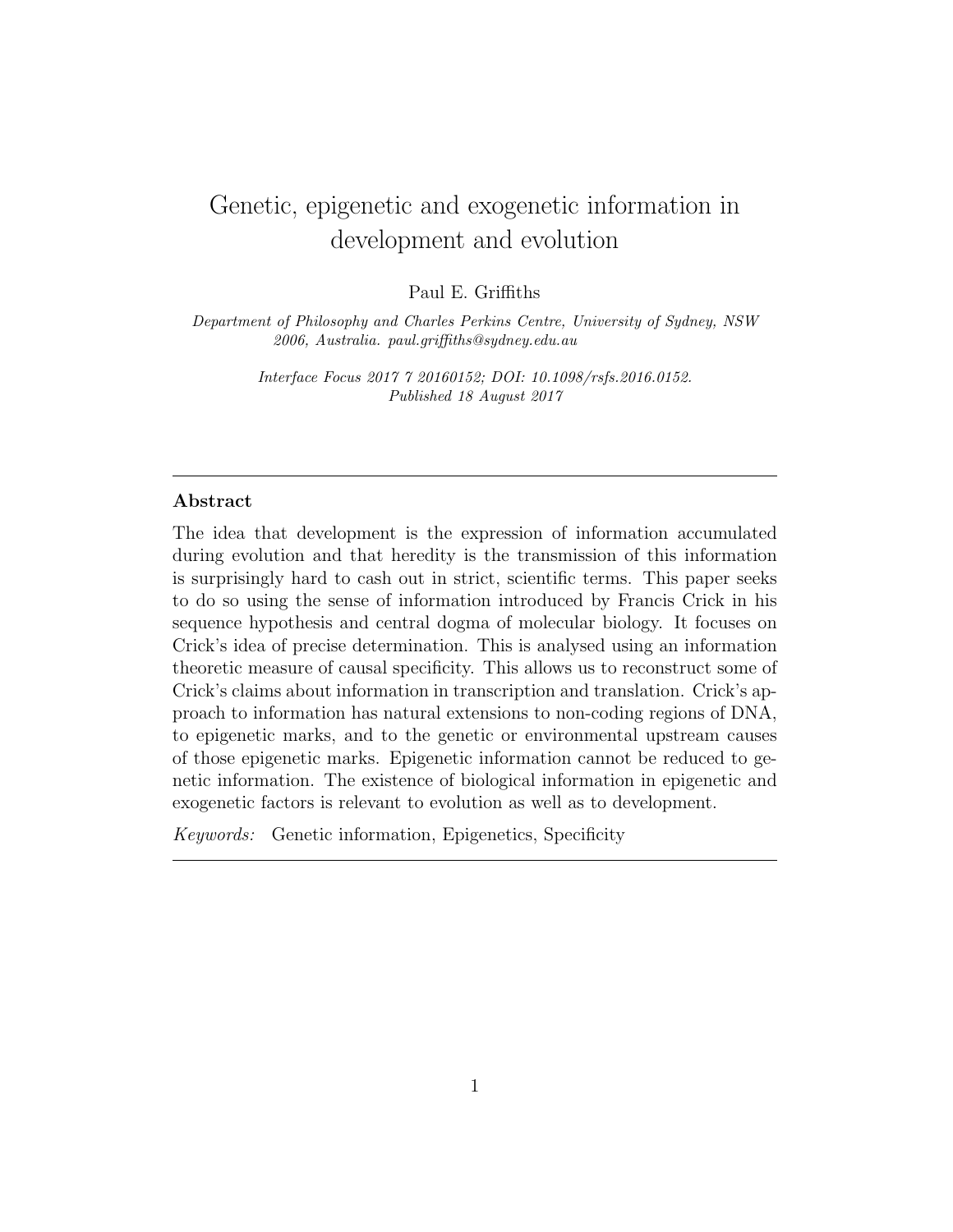#### 1. Genetic Information

 That the development of evolved characteristics is the expression of infor- mation accumulated in the genome during evolution and that heredity is the transmission of this information from one generation to the next will strike most biologists as common-sense. But it is surprisingly difficult to cash out this statement in a way that is grounded in the detailed theory and practice  $\sigma$  of the biosciences <sup>1</sup>. Biology today is certainly an 'information science', both because it is a science of big data and because many specific models are in- spired by the information sciences, but these applications and models do not seem to be unified by a single conception of biological information. If the actual science straightforwardly corresponded to that opening statement, we would expect to find that instructions written in the genetic code are read by gene regulatory networks to make an organism. But the genetic code runs out of steam when it has specified the linear structure of proteins [2]. It is impossible to describe higher levels of biological organisation in the genetic code for the same reason that I cannot write literature using a geodetic co- ordinate system: the language does not have the expressive power. Nor is it easy to see how the expressive power of the genetic code could be expanded to describe something beyond the order of animo acids in a polypeptide. The 'histone codes' [3] and 'splicing codes' [4] that have been proposed as supple- ments to the genetic code are not integrated with the genetic code through a shared measure of coded information. As things stand, histone modifica- tion and mRNA splicing are molecular mechanisms that interact with the mechanisms of transcription and translation in the straightforward way that any combination of physical mechanisms can interact. This paper outlines a measure of information that allows us to compare the contributions made by each of these mechanisms to determining a final product in a shared, informational currency.

 Turning our attention to gene regulatory networks, these are productively modeled as computing Boolean functions and/or differential equations, but these computational operations are not specified in any of the three 'codes' to which we just referred. Instead, these operations are specified by the stereochemical affinities of genomic regions and gene products. The science

<sup>&</sup>lt;sup>1</sup>In his final book the influential evolutionary theorist George C. Williams called for a new, 'codical' biology founded on the concept of information precisely because that is not the biology we actually have [1].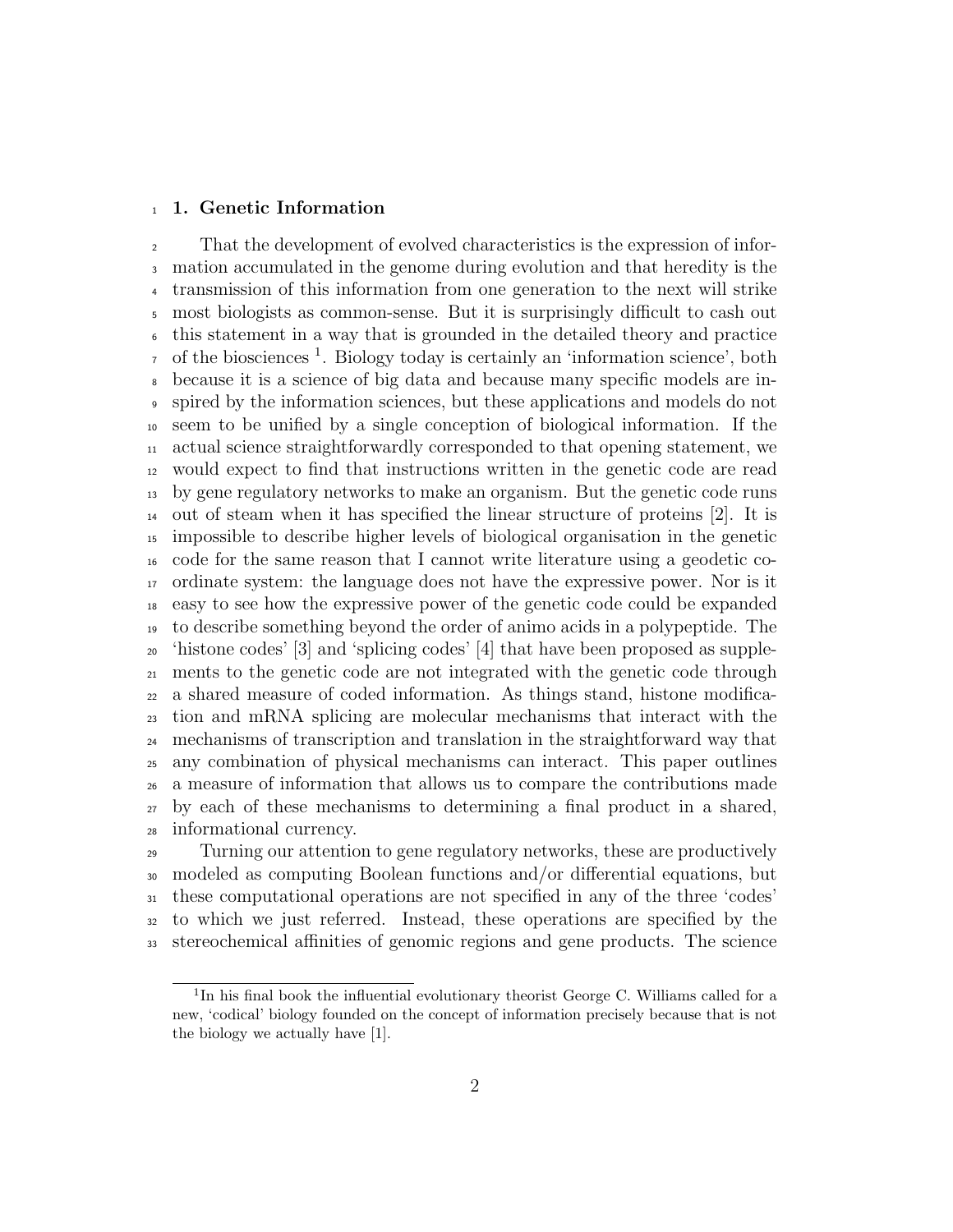<sup>34</sup> that connects the 'codes' with the 'computing networks' is the physics of how stereochemical properties emerge from the linear structure of biomolecules and the cellular contexts in which those biomolecules mature and function. The same is true of the other molecular networks that are at the heart of our understanding of the cell – when we model these networks as performing computations those formal operations do not take as inputs representations written in the genetic code.

 All this suggests that perhaps 'biology is an information science' only in the sense that it uses many models that start with analogies to some aspect of communication or computing, and makes many direct applications of for- malisms from the information sciences. Each of these models or applications stands or falls on its own scientific merits. They do not link together to form a single theory of biological information or a theory of life as an informational  $\alpha$ <sub>47</sub> phenomenon [5] [6][7][2]. On this sceptical view the ubiquity of information talk in biology is only evidence of the power and generality of theories of in- formation and computation, something we can observe in many other areas of science.

 This paper defends a more robust view of biological information, however. It argues that there is an important sense of 'information' which is related very closely to the older notion of biological 'specificity'. Biological informa- tion in this sense gives scientific substance to the claim that development is the expression of information accumulated during evolution, and that hered- ity is the transmission of this information from one generation to the next. These claims turns out to be more or less equivalent to the idea that heredity is the ability of one cell to transmit biological specificity to another and that development is the expression of that specificity in a controlled manner.

 The paper builds on Paul Griffiths and Karola Stotz's 'bottom-up' ap- proach to biological information, starting with a simple concept of informa- tion that plays a straightforward role at the heart of molecular biology and seeing how many other aspects of biology can be clarified by applying this sense of information. That starting point is what they termed 'Crick infor- mation', the sense of information introduced by Francis Crick (1958) in his 'sequence hypothesis' and 'central dogma of molecular biology' [8][9]<sup>2</sup> 

Griffiths and Stotz used the phrase 'Crick information' to refer to what, in this article, will be called 'sequence specificity'. In more recent work I and my collaborators have reserved the term 'Crick information' for a measure of the intrinsic information content of a sequence, rather than for the measure of the relationship between a sequence and its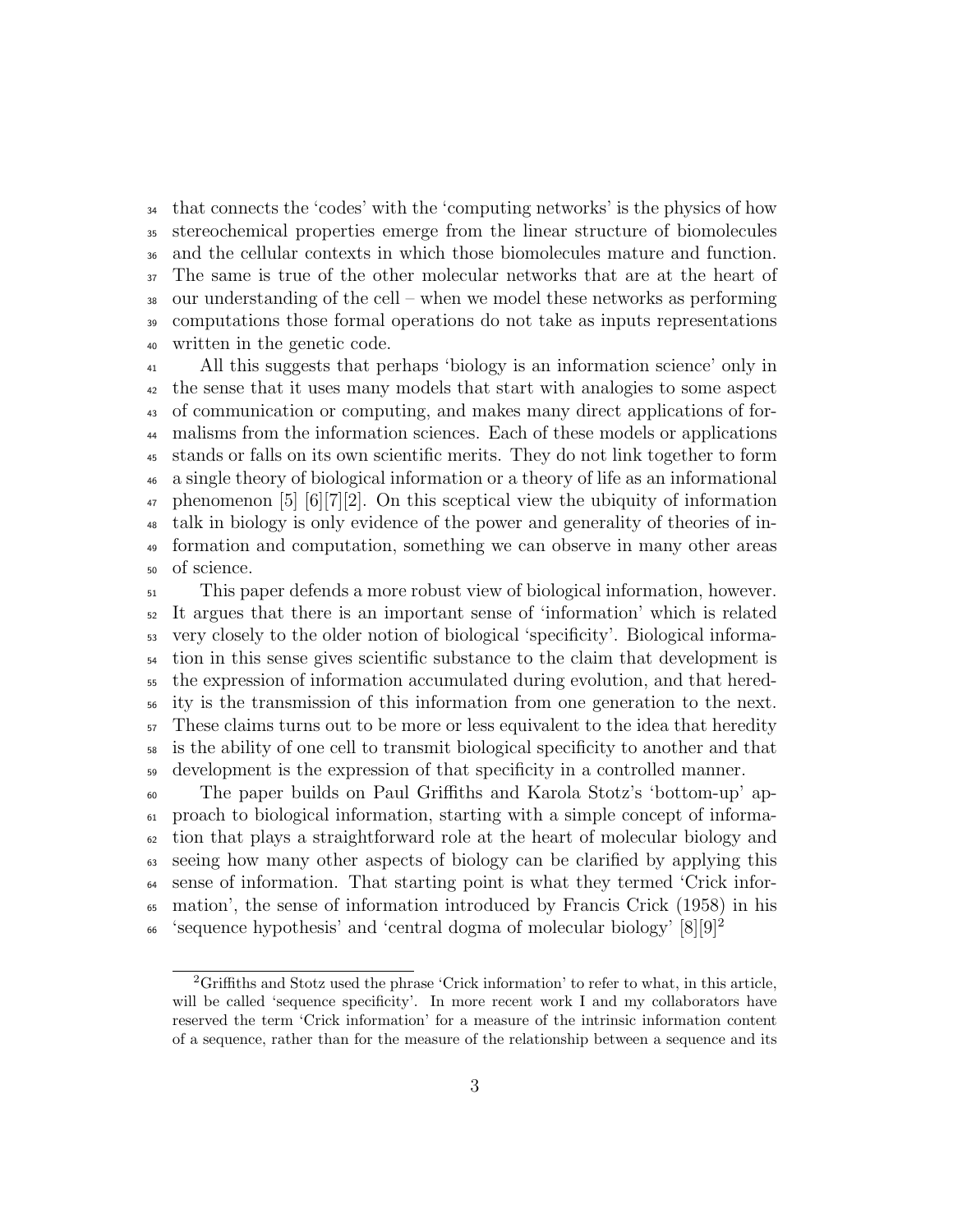Given the central role of Crick's ideas in molecular biology it is surprising that previous efforts to explicate the idea of biological information have not adopted Crick's straightforward approach. Instead, they have mostly focused on the richer connotations of the term 'information': ideas like meaning,  $\tau_1$  representation, and semiosis.<sup>3</sup> Some authors have even attributed this rich sense of information to Crick: "The sense of information relevant to the central dogma is of course the sort which requires 'intentionality', 'aboutness',  $\frac{74}{13}$  'content', the representation of other states of affairs..." [13][pp. 550-1]. As we will see in the next section, nothing could be further from Crick's intentions. The problem with rich approaches to biological information is  $\pi$  that we do not have developed, technical theories of information in this sense. The various terms used in the passage just cited are, as the author admits, merely "one or another facet of a philosophically vexed concept"[13][p. 151]. So the approach amounts to taking this vexed concept, for which we have no developed theory, and placing it at the foundations of an account of living systems. In this paper, in contrast, we will use only the standard formalism of information theory and the idea of biological specificity.

# 84 2. Crick's conception of information

 The key move made by Crick in his work on protein synthesis was to supplement the existing idea of stereochemical specificity, embodied in the three-dimensional structure of biomolecules and underlying the well-known lock-and-key model of interaction between enzymes and their substrates, with the idea of informational specificity, embodied in the linear structure of nu- cleic acids that determine the linear structure of a gene product [14][5]. This idea is present in Crick's statements of both the sequence hypothesis, and the central dogma (Figure 1):

<sup>93</sup> The Sequence Hypothesis ... In its simplest form it assumes that the specificity of a piece of nucleic acid is expressed solely by the sequence of its bases, and that this sequence is a (simple) code for the amino acid sequence of a particular protein.

causes that is the subject of this article.

Sahotra Sarkar [5] gives a brief history of efforts by molecular biologists to construct a theory of biological information. Key papers in philosophical literature are[10][11]. For 'biosemiotics' see [12]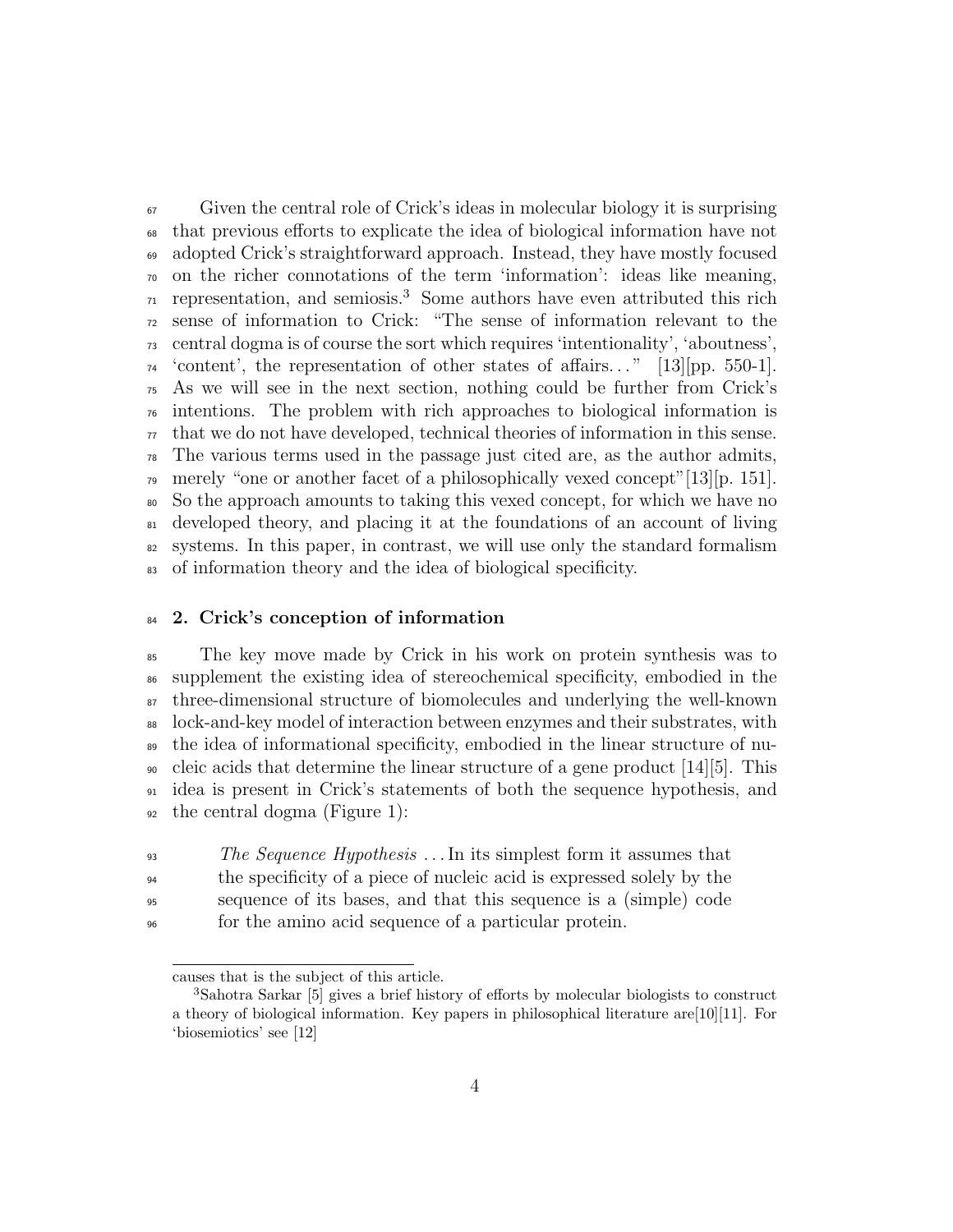

Figure 1: The Central Dogma, as it is held today. After [16], with modifications. In particular, an arrow from DNA to protein has been removed.

 The Central Dogma This states that once 'information' has passed <sup>98</sup> into a protein *it cannot get out again*. In more detail, the transfer of information from nucleic acid to protein may be possible, but transfer from protein to protein, or from protein to nucleic acid is impossible. Information means here the precise determination of sequence, either of bases in the nucleic acid or of amino-acid residues in the protein. [15][pp. 152-153, italics in original]

 According to Crick the process of protein synthesis involves "the flow of energy, the flow of matter, and the flow of information." While noting the importance of the "exact chemical steps", he separated this transfer of mat- ter and energy from what he regarded as "the crux of the problem", namely how to join the amino acids in the right order – "the crucial act of sequen- tialization." His solution to this problem would "particularly emphasise the flow of information" where "By information I mean the specification of the amino acid sequence of the protein" [15][144].

 Crick maintained the same, straightforward view of information through- out his career. In his well-known paper clarifying the central dogma he reiterated that his key achievement in 1958 was to reduce the problem of protein synthesis to "the formulation of the general rules for information transfer from one polymer with a defined alphabet to another." [16][561] Information is a causal concept, referring simply to precise determination. Crick reiterated this forty years later: ". . . 'Information' in the dna, rna,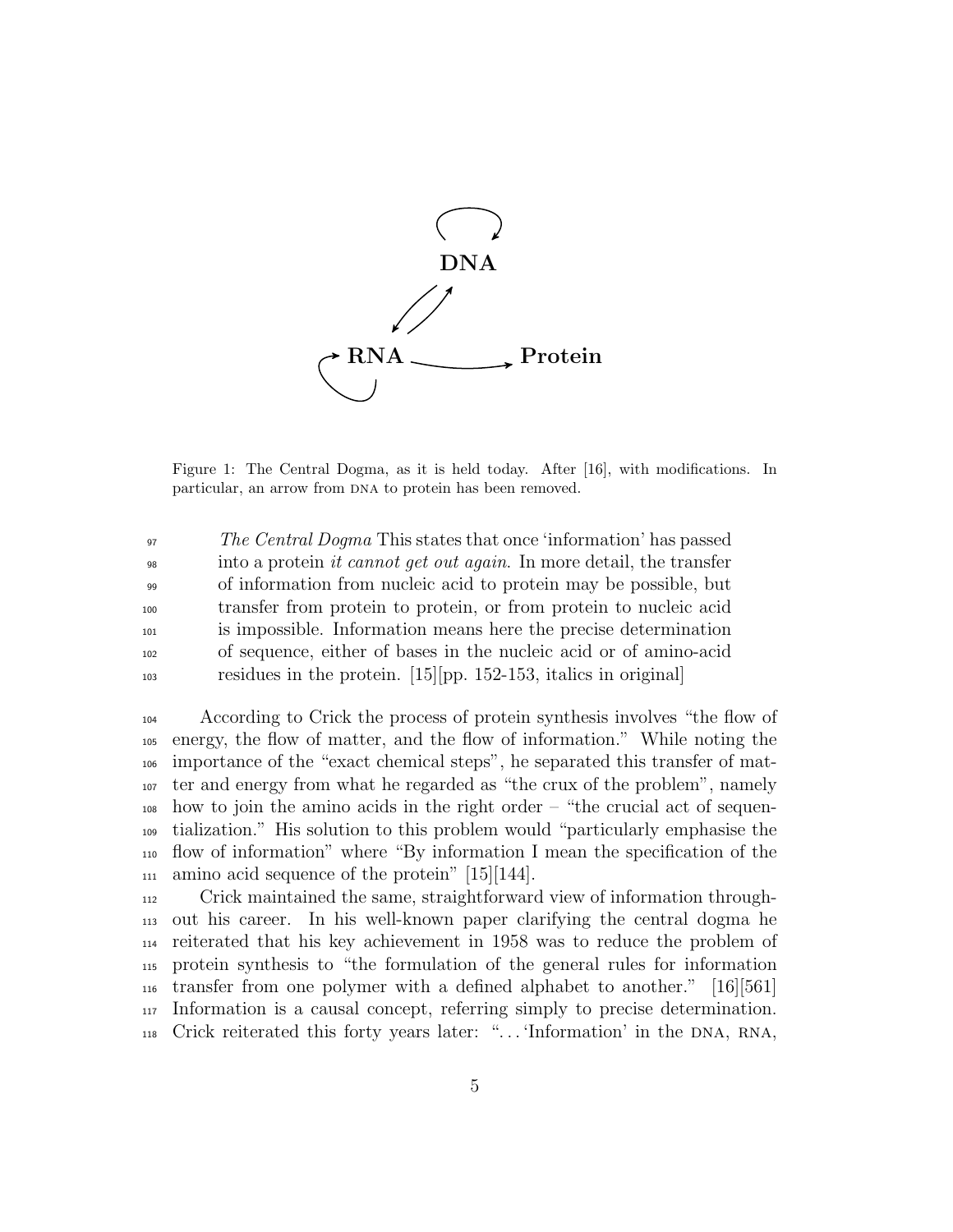protein sense is merely a convenient shorthand for the underlying causal ef- fect." (Crick to Morgan, March 20 1998 ). "As to 'information,' I imagine one could avoid the word if one didn't like it and say 'detailed residue-by- residue determination' " (Crick to Morgan, April 3 1998). Moreover, "As to 'meaning' . . . I would keep away from the term." (Crick to Morgan, April 3 1998) <sup>4</sup> 

 So if we take Crick at his word, then information is about (1) precise determination and (2) transfer of biological specificity from one biomolecule to another (in both development and in heredity).

 These two aspects of Crick's ideas about information can be made precise using Shannon information measures and algorithmic information measures respectively. This paper concentrates on the first aspect of information and on Shannon measures of information.<sup>5</sup> 

#### 3. Information as precise determination

 When Crick said that he would emphasise information in his account of protein synthesis, rather than matter and energy, he meant that he would focus on the precise determination of the structure of one biomolecule by another. There are variables through which the cell exercises this precise determination, notably coding sequences of nucleic acid, and other variables through which it does not, such as the presence or absence of an RNA poly- merase in the transcription process. Variables of this second kind are ab- solutely required to construct the downstream biomolecule: without them nothing will happen. But they do not precisely determine the structure of that biomolecule: their role will remain the same no matter what particular structure is produced. Crick's distinction between 'matter and energy' on the one hand and 'information' on the other thus corresponds to the standard <sup>145</sup> distinction between the *efficiency* and *specificity* of a molecular process. The efficiency of a molecular process is a matter of how much product is obtained

Philosopher Gregory Morgan received two letters from Crick in response to questions about how and why Crick came to use the concept of information in his work. These were kindly made available to us by Morgan. Crick also states that the inspiration for his use of 'code' in the sequence hypothesis was the Morse Code's purely syntactic mapping between two alphabets (Crick to Morgan, April 3 1998)

A treatment of the second aspect of Crick's ideas about information using algorithmic information measures is in preparation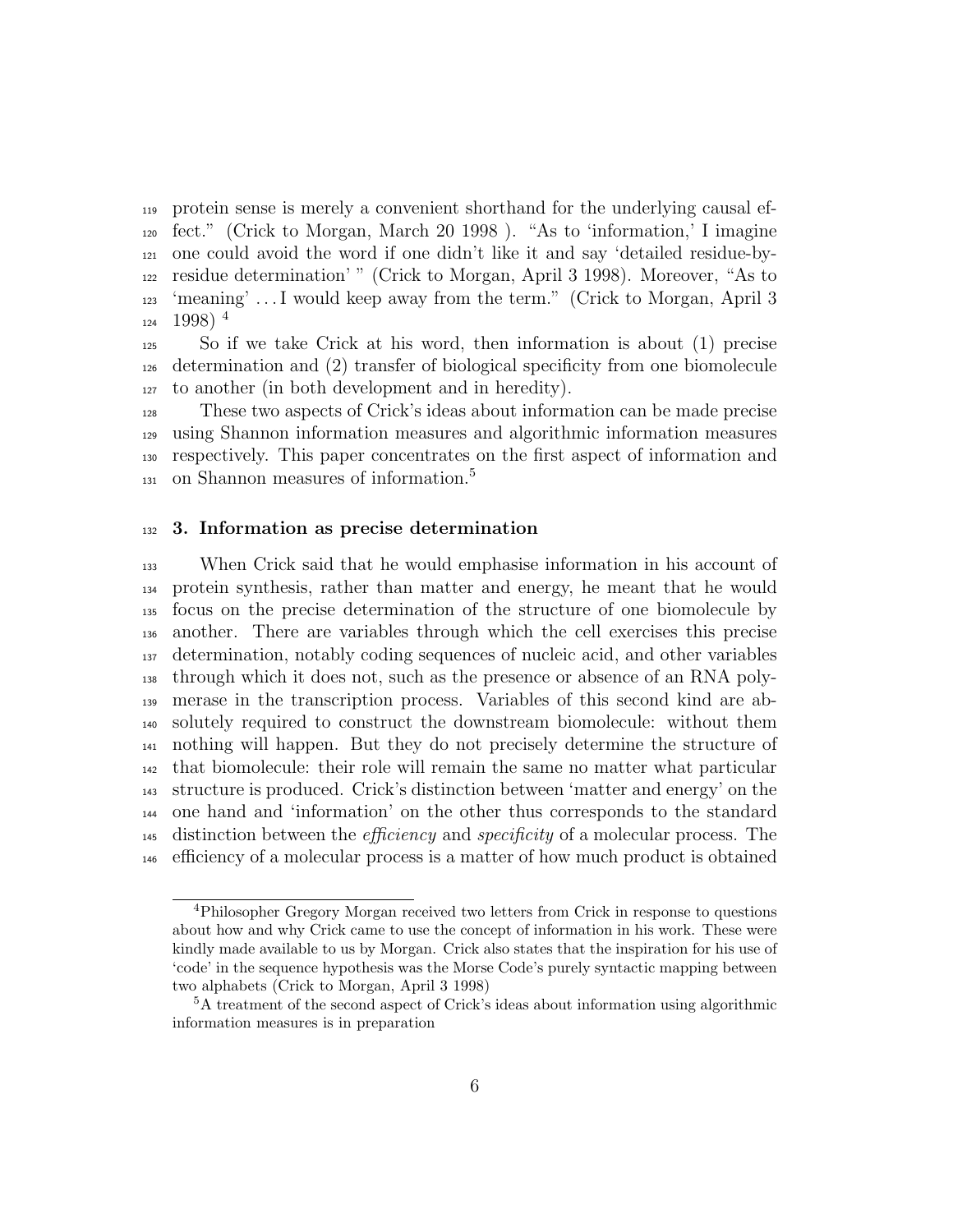for a given quantity of inputs. The specificity of the process is the extent to which the process produces just one output, rather than other energetically equivalent outputs. A well-designed polymerase chain reaction, for example, will produce just one DNA product (specificity) but many copies of that product (efficiency).

 Biological specificity is explained by locating the variables through which cells exercise precise determination of outcomes. In philosophy these vari- ables are known (coincidentally as far as the author can discover) as 'specific causes'[17][18]. In earlier work the present author and collaborators have developed an information-theoretic approach to measuring the specificity of causal relationships [19][20].

 This work was a contribution to the so-called 'interventionist' approach to causation[21][22], which is based on the insight that "causal relationships are relationships that are potentially exploitable for purposes of manipula- $_{161}$  tion and control" [17][p. 314]. Interventionists treat causation as relationships between the variables that characterise an organised system. These rela- tionships can be represented by a directed acyclic graph. In such a graph, variable C is a cause of variable E when a suitably isolated manipulation of C would change the value of E. With suitable restrictions on the idea of 'manipulation' this test provides a criterion of causation, distinguishing causal relationships between variables from merely correlational relationships  $_{168}$  [21][pp. 94-107].

 Using this definition most events have many, many causes. But only some of these causal relationships are highly specific. The presence of oxygen in the atmosphere was one cause of the bushfire, but the arsonist was a more specific cause. The intuitive idea of specificity is that interventions on C can be used to produce any one of a large number of values of  $E$ , so that the cause variable has what Woodward terms "fine-grained influence" over the effect variable [17][p. 302]. This idea can be quantified using Shannon information theory with the addition or an intervention operator that allows us to isolate the causal component of the correlation between variables:

- SPEC: the specificity of a causal variable is obtained by measur-
- ing how much mutual information interventions on that variable carry about the effect variable.<sup>6</sup>

<sup>&</sup>lt;sup>6</sup>[19][20]. This measure has been independently proposed in neuroscience [23] and in the computational sciences [24]. For other related measures see [25][26].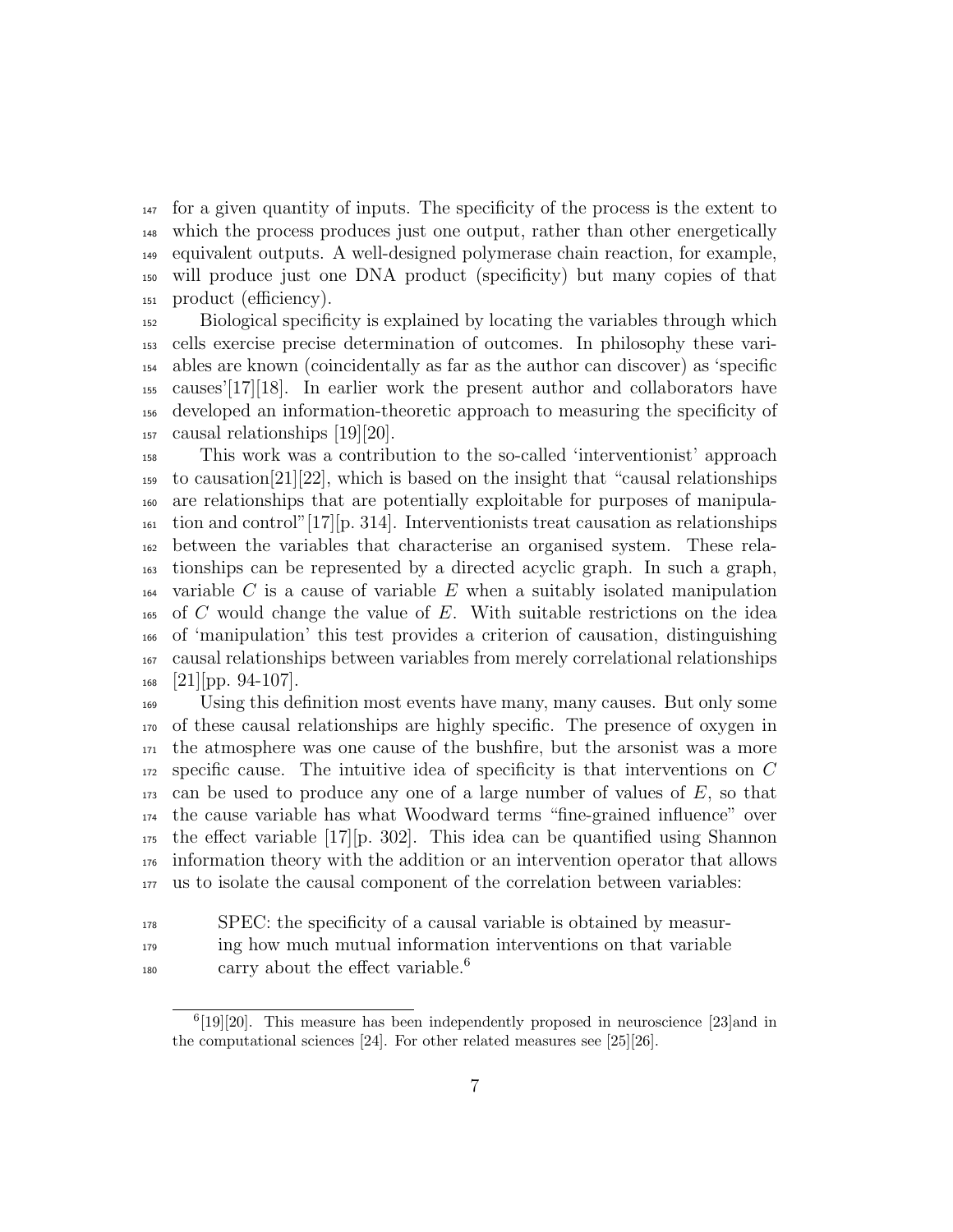$181$  Formally, the specificity (I) of C for E against a background of other  $_{182}$  variables *B* is:

$$
I(\widehat{C}; E|\widehat{B}) = \sum_{b} p(\widehat{b}) \sum_{c} p(\widehat{c}|\widehat{b}) \sum_{e} p(e|\widehat{c}, \widehat{b}) \log_2 \frac{p(e|\widehat{c}, b)}{p(e|\widehat{b})}
$$
(1)

<sup>183</sup> Equation 1 is a variant on the equation for Shannon's mutual information, <sup>184</sup> which measures the overlap, or redundancy, in the probability distributions of <sup>185</sup> two variables. The  $\hat{ }$ ('hat') on a variable denotes Judea Pearl's intervention<br><sup>186</sup> operator [22] and indicates that the value of that variable is determined <sup>186</sup> operator [22] and indicates that the value of that variable is determined <sup>187</sup> by intervention rather than observation. These interventions transform the <sup>188</sup> symmetrical mutual information measure into an asymmetric measure of <sup>189</sup> causal influence, since it now represents not the observed correlation between 190 the variables, but the effect on  $E$  of experimentally intervening on  $C$  whilst  $_{191}$  controlling for background variables B. If two variables are not causally <sup>192</sup> connected, then however strongly they are correlated,  $I(\widehat{C}; E|\widehat{B}) = 0$ .<br>A more intuitive way to think about the specificity measure is

 A more intuitive way to think about the specificity measure is that it measures the extent to which an agent can reduce their uncertainty about the value of the effect variable if they can change the value of the cause, that <sup>196</sup> is, the extent to which the agent can *precisely determine* the value of E by intervening on C.

 SPEC can be used to measure either how specifically two variables are connected (potential causal influence) or how much of the actual variation  $_{200}$  in E in some data is causally explained by variation in C (actual causal influence) [19][20]. Whilst the use of Shannon information theory means that the measure is restricted to discrete variables, equivalent measures of metric variables are possible. None of these additional complexities need concern us in the present discussion, however. Instead, we will briefly see how SPEC can be used to elucidate the difference between sources of specificity, such as coding sequences of DNA, on the one hand and sources of efficiency, such as RNA polymerase, on the other. We will then turn our attention to generalising this approach to sequence specificity.

# <sup>209</sup> 4. Genetic and epigenetic information

<sup>210</sup> If biological information is precise determination, as measured by SPEC, <sup>211</sup> then it is easy to see that DNA is a rich source of information in the produc-<sup>212</sup> tion of biomolecules in a way that distinguishes it from many other causes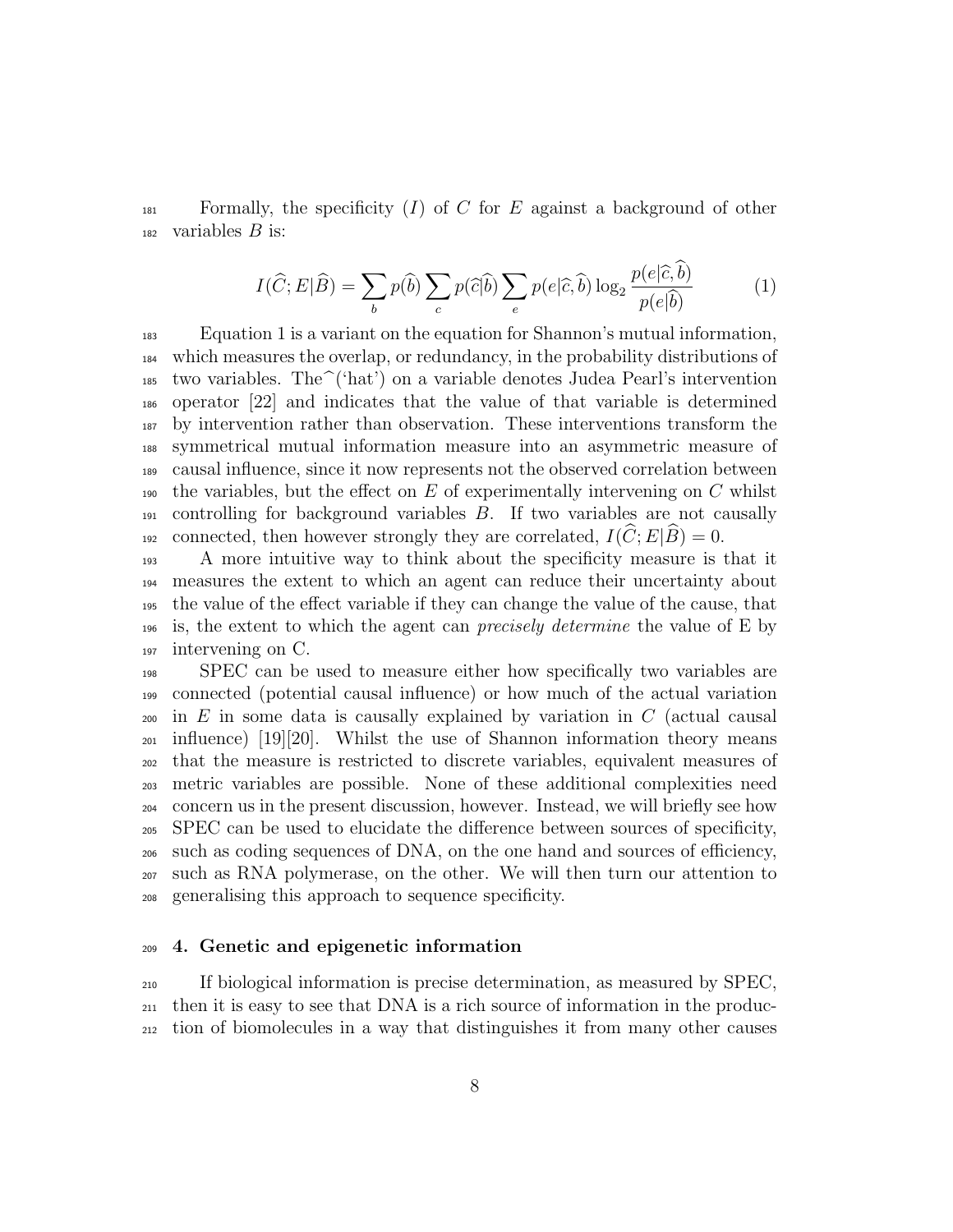of those biomolecules. Varying the sequence of DNA exerts fine-grained con- trol over the structure of the molecules produced. Griffiths and collaborators [19][pp. 539-40] constructed a toy causal model of transcription with three variables: RNA Polymerase (POL), which is either Present or Absent, DNA, whose values are alternative DNA sequences, and RNA, whose values are alternative RNA sequences. The value of RNA depends on both POL and  $_{219}$  DNA. Nothing is transcribed if POL = absent and when POL = present, each value of DNA determines a unique value of RNA. This is roughly how Crick imagined transcription, although, of course, the chemical nature of the transcription machinery was unknown. Assuming for simplicity a maximum entropy distribution over both POL and DNA, the specificity of POL for RNA can never exceed 1 bit, since POL has an entropy of 1 bit and the mu- tual information between two variables cannot exceed the lowest maximum entropy of either variable. However, once the number of possible values of DNA each determining a unique RNA product exceeds 4, then DNA will always have  $> 1$  bit of specificity for RNA. <sup>7</sup> 

 Calculations on a toy model are of limited interest. However, the approach that lies behind them has some immediate exciting consequences. The first is <sup>231</sup> that this measure can be applied to *both* coding and non-coding regions in the genome to allow a quantitative comparison of the contribution of variables of both kinds to the precise determination of the sequence of a biomolecule. For example, mutations to any of the many well-characterised intronic splicing enhancer (ISE) or silencer (ISS) regions change the probability that one or more exons will be removed from the resulting transcript [27]. We could introduce this process into our toy model by replacing the variable DNA with two variables, INT and EXO, whose values would be the intronic and exonic content of the original DNA sequences respectively. The existence of intronic splicing control regions would be represented by the specificity of INT for RNA. This is an absolutely natural extension of the moves Crick himself made in his 1958 paper in the light of what we now know about how biomolecules are synthesized from the genome. There is sequence specificity in non-coding regions.

 Our approach has vindicated the idea that biological information is not restricted to the coding regions of the genome, but can be found in other

<sup>&</sup>lt;sup>7</sup>The entropy of RNA is  $H(RNA) > 2$ , we have just seen that  $I(\widehat{POL}; RNA) = 1$ , and DNA accounts for all the remaining entropy:  $I(DNA; RNA) = H(RNA|\widehat{POL}) > 1$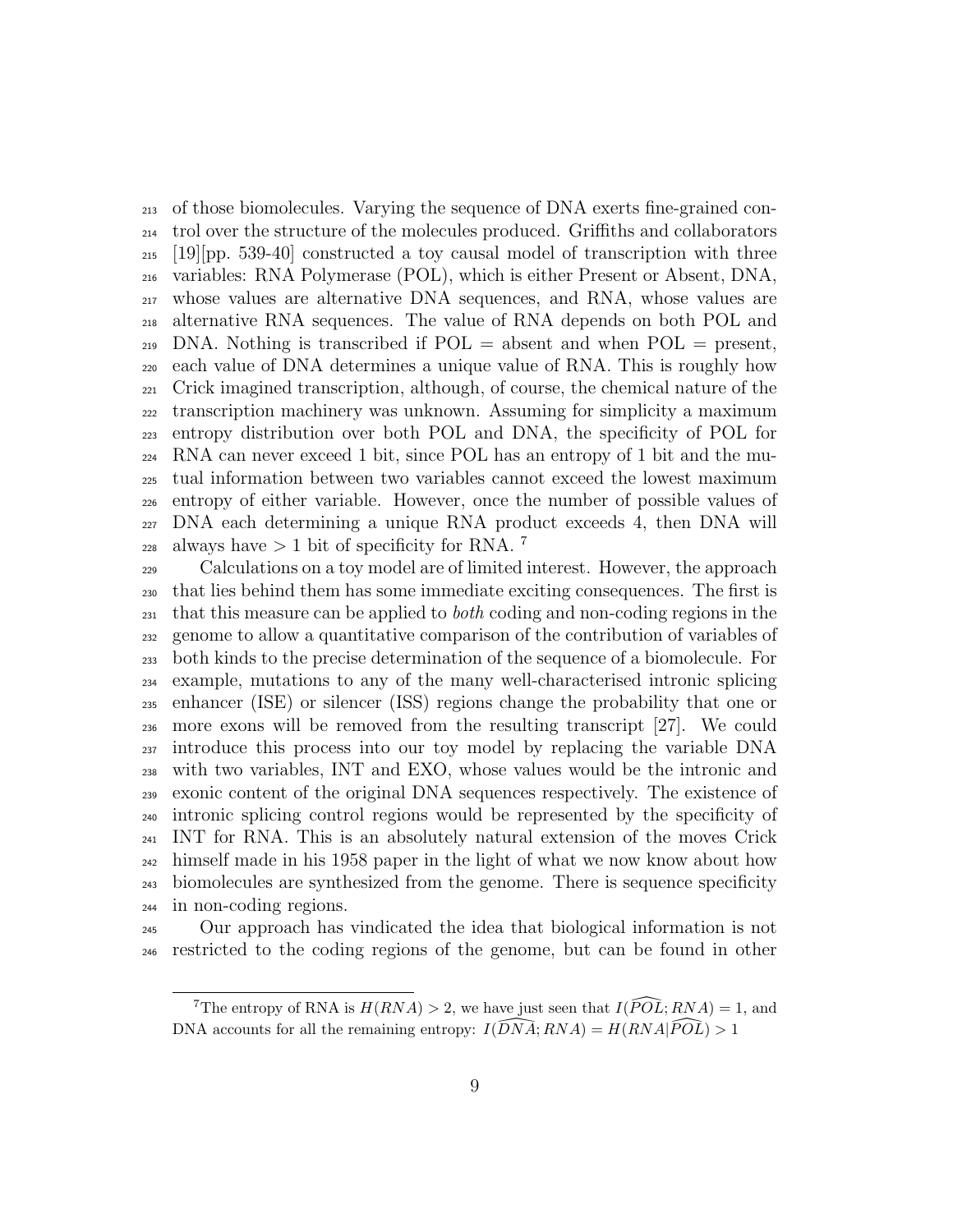<sup>247</sup> functional regions as well. But we can go further. Our measure can be ex-

<sup>248</sup> tended to variables representing epigenetic (narrow sense, see Box 1.) modi-

<sup>249</sup> fications of DNA, insofar as they make a difference to the precise sequence of <sup>250</sup> biomolecules through their role in the regulation of transcription and post-

<sup>251</sup> transcriptional and post-translational processing.

Box 1. Definitions of epigenetic. From [8] [p. 112]

Epigenesis: the idea that the outcomes of development are created in the process of development, not preformed in the inputs to development; epigenetic can be used in these senses:

Epigenetics (broad sense Waddington 1940): the study of the causal mechanisms by which genotypes give rise to phenotypes; the integration of the effects of individual genes in development to produce the epigenotype.

252

Epigenetics (narrow sense Nanney 1958): the study of the mechanisms that determine which genome sequences will be expressed in the cell; the control of cell differentiation and of mitotically and sometimes meiotically heritable cell identity.

Epigenetic inheritance (narrow sense): the inheritance of genome expression patterns across generations (e.g. through meiosis) in the absence of a continuing stimulus.

Epigenetic inheritance (broad sense): the inheritance of phenotypic features via causal pathways other than the inheritance of nuclear DNA. We refer to this as exogenetic inheritance (West and King 1987).

253

 Numerous mechanisms have been suggested by which epigenetic marks could determine which exons will be included in a mature mRNA. RNA splic- ing is frequently co-transcriptional, either by splicing actually occurring while the pre-mRNA is still being transcribed or by the recruitment of factors that determine later splicing whilst the pre-mRNA is being transcribed. This cre- ates many opportunities for interaction between the splicing machinery and chromatin. The strongest direct evidence to date of epigenetic determination of alternative splicing is by alternative methylation states of histones. Indi- rect evidence suggests multiple significant roles for chromatin in determining alternative splicing [28][29][30].

<sup>264</sup> Epigenetic regulation of splicing is another missing variable in the toy <sup>265</sup> model described above. If we extended the model to include it, variable(s) <sup>266</sup> representing the methylation and acetylation state of histones would have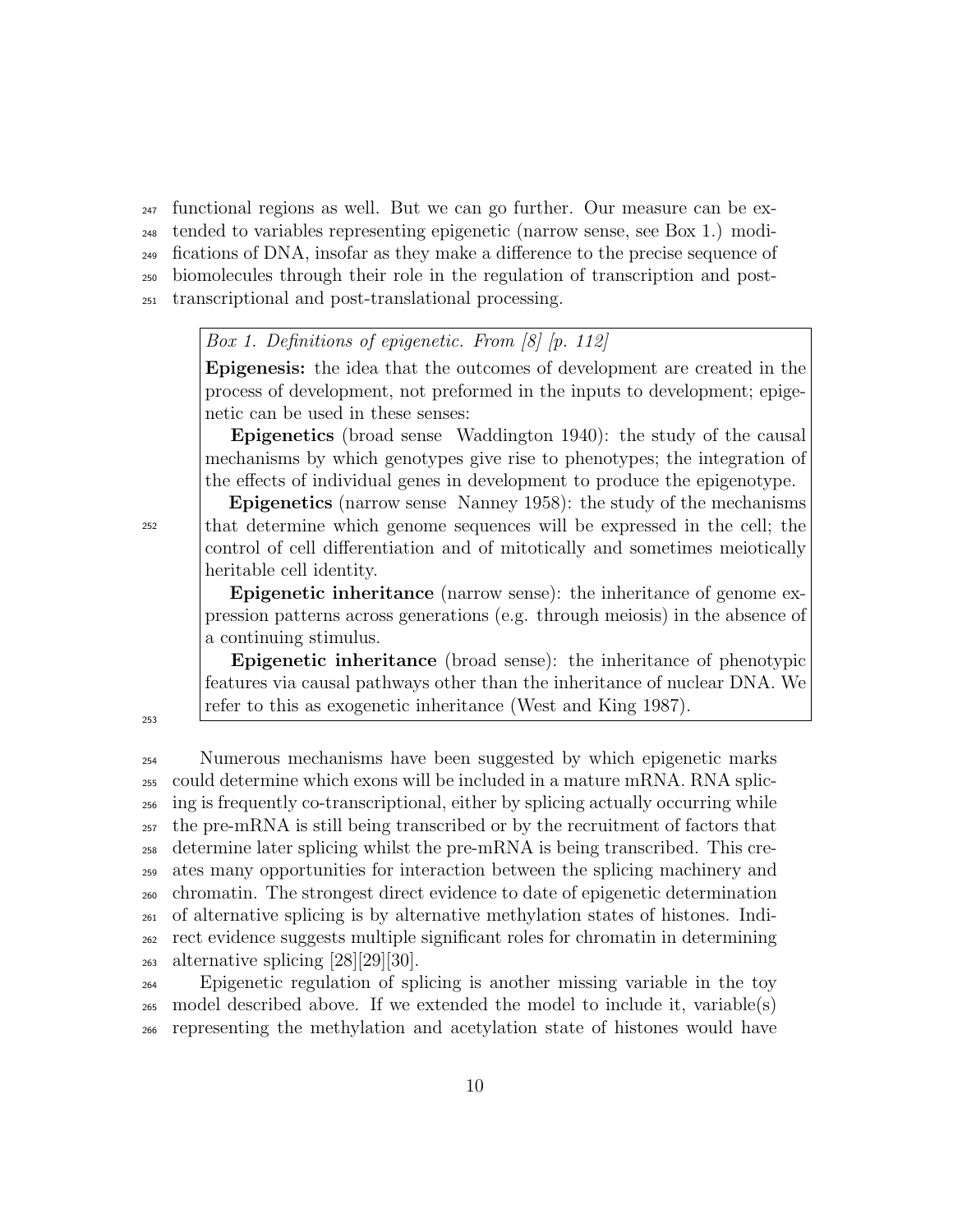some specificity for the RNA product variable. So, by a direct application of Crick's original reasoning, there is both genetic and epigenetic information in Crick's original sense: both genes and epigenes can have sequence specificity. Epigenetic modifications of chromatin can have sequence specificity. This will seem unsurprising to many biologists, given the number of papers that described the discovery of such mechanisms as the discovery of 'missing in- formation' for splicing [27][30]. This way of speaking need not be regarded in the deflationary manner described in Section 1. The approach to infor- mation outlined here shows that it can be taken literally as a step towards a unified theory of biological information. Sequence specificity is a measurable quantity that plays a causal role in the production of biomolecules, namely the precise determination of their linear structure.

# 5. Why epigenetic information cannot be reduced to genetic infor-mation

 A common thought about why epigenetics cannot be a distinct source of information is worth considering, because it throws light on why Crick needed to introduce the idea of information. The thought is that, because the machinery that creates epigenetic modifications consists of molecules transcribed from the genome, the information in the epigenetic marks must ultimately be derived from the genome.

 "The problem with this kind of hair splitting is that ultimately the extra information (e.g. methylation) is provided by enzymes (methylases) encoded by genes in the genome. Epigenetics, per se, doesn't add any new information. It's just a consequence, or outcome, of the information already in the DNA." <sup>8</sup> 

 This informal comment is significant precisely because it is a typical first response to the idea that epigenetic marks contain information that supple- ments the information in the genome. This response makes it clearer why Crick needed to distinguish "the flow of energy, the flow of matter, and the flow of information." (1958, 144) The concept of specificity is a causal con-cept, not a material one, and identifying the sources of biological specificity

Larry Moran, Sandwalk Blog: http://sandwalk.blogspot.com.au/2016/10/extendingevolutionary-theory-paul-e.html Accessed 2016-12-08. This was a response to the abstract of the conference presentation from which this article is derived.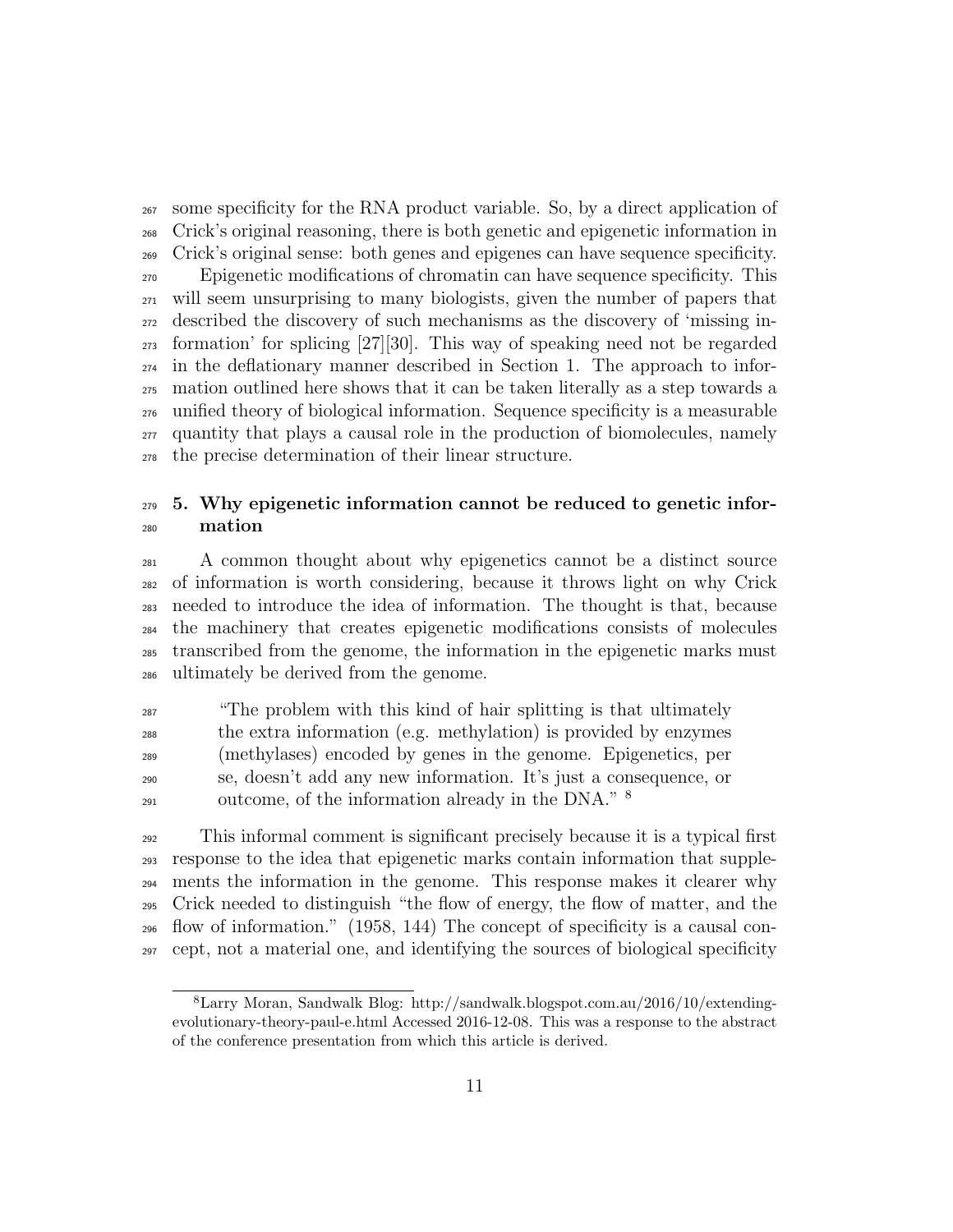requires measuring causal control, not material contributions. Once we look at the matter in this light it becomes clear that some epigenetic modifications are specified by genomes whilst others are not.

 To see why the 'matter and energy' side of how epigenetic marks are created is not relevant, consider a case in which epigenetic marks are a site of conflict between multiple genomes. In cases of parental imprinting of genes it is biological common-sense that the parent, not merely the offspring, is a source of the biological information expressed in offspring phenotype. If this genetic conflict is mediated by epigenetic mechanisms that contribute to the precise determination of the sequence of gene products, for example by affecting which exons are included in a transcript [31], then it makes no sense to say that the information specifying the splice variant all comes from 310 the *offspring* genome. The fact that the coding sequences for the enzymes involved in establishing and maintaining the methylation pattern are in the offspring genome is irrelevant. The relevant issue is where causal control is being exercised over the transcription and processing of those sequences. When parental imprints are established, the offspring provides the efficiency of the reaction, but the parent provides at least part of the specificity of the reaction.

 Now consider a case where the epigenetic mechanism that contributes to the precise determination of phenotype is influenced by the offspring's en- vironment. For example, regulation of alternative splicing by temperature seems to be an important mechanism for maintaining circadian rhythms in a wide range of species [32][33]. It seems reasonable to describe this as a mechanism for conveying environmental information to the genome, so that genome expression can be correctly matched to the environment. After all, the adaptive problem facing the organism is to reduce its uncertainty about where it is in the diurnal cycle and it does this by responding to an environ- mental cue. Our account of information vindicates this idea - we could, at least in principle, measure the contribution of the environmental variable to the precise determination of sequence, just as we did the contribution of the epigenetic marks further along in the causal graph. The fact that the coding sequences for the enzymes involved are in the genome is irrelevant. The real issue is where causal control is being exercised over the transcription and pro- cessing of those sequences. In this case, evolution has designed a mechanism which detects and responds to information from the environment.

<sup>334</sup> In this section we have seen that our measure can be used to identify sequence specificity in both coding and non-coding sequences, in epigenetic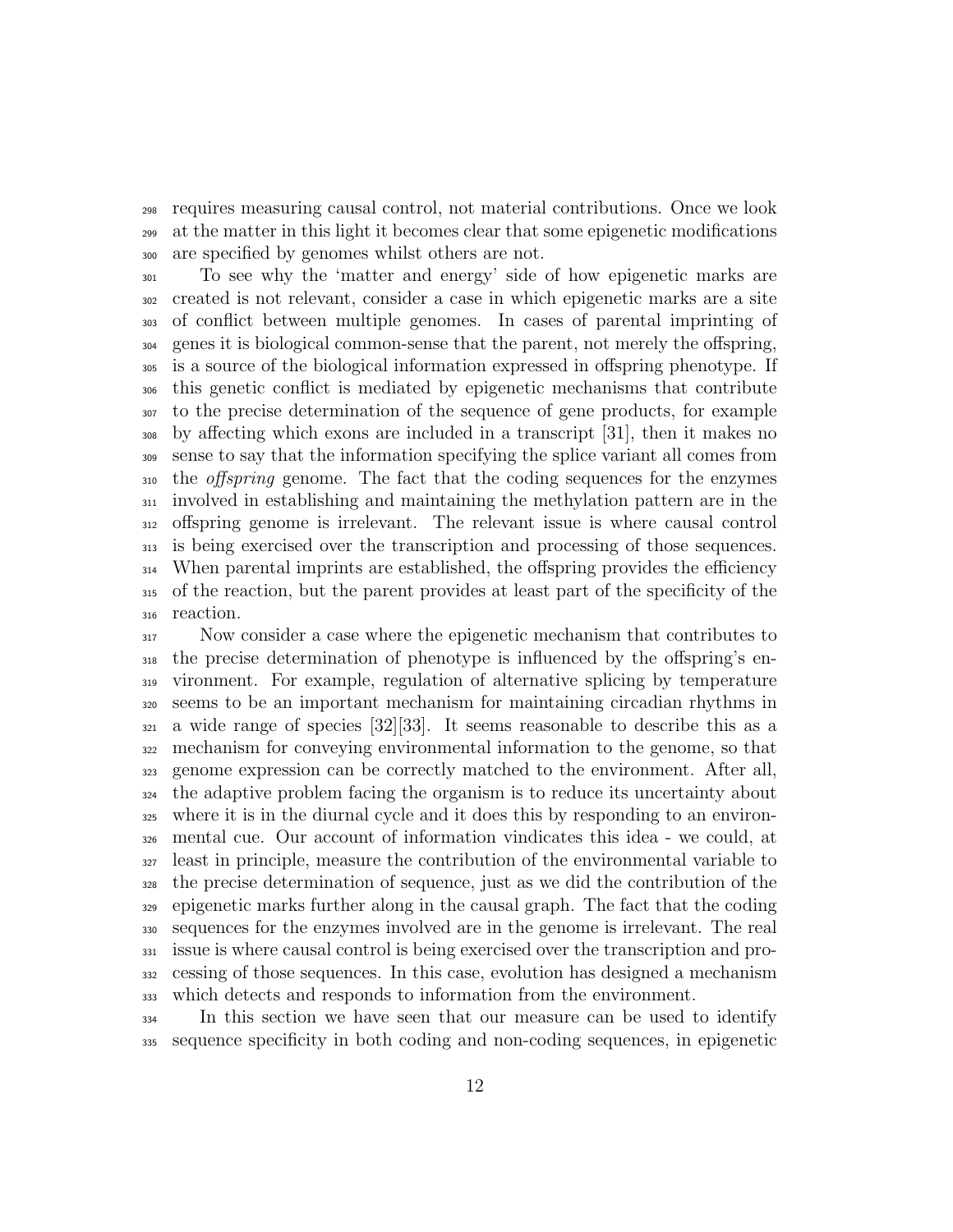marks, and in the causes of those marks, whether that is other genomes in cases of genetic conflict, or the environment in cases of plasticity. Information in Crick's sense is about precise determination. We have expanded the class of things that do the determining beyond those Crick originally envisaged. In the following section we will also expand the class of things that get determined.

#### 6. Sequence specificity and other biological information

 Crick used 'information' to label the distinctive relationship of precise determination that holds between coding sequences of nucleic acids and the order of elements in their products, a relationship which does not hold be- tween those products and many of their other causes. However, in Sections  $347 \quad 4$  and 5 we saw that *some* other causes do have this relationship to the order of elements in gene products. In this section we ask whether this distinc- tive relationship of precise determination exists for phenotypes more distal than the primary structure of RNAs or proteins. In this context we will not talk of 'sequence specificity', reserving that term for the precise determina- tion of sequence, which was Crick's original concern. We will use the more general term 'biological information' to refer to the precise determination of phenotypes that are causally downstream of the primary structure of gene products, phenotypes such as the tertiary structure of proteins, and still more distally, morphology, and behavior.

 As we noted in Section 1, the expressive power of the genetic code is limited to specifying the linear order of elements in a polypeptide. Changes <sup>359</sup> to DNA coding sequences *cause* a whole chain of events, but they do not *code*  for the more distal events in that chain [2]. The use of 'code' in this extended sense is metaphorical, like saying that when Richard Nixon literally ordered the Watergate cover-up he also 'ordered' his own downfall.

 But while the genetic triplet code is limited in this way, the broader idea of information as precise determination is not. The idea of information as precise determination, whether measured using SPEC or another measure, can be applied to any set of variables arranged in a causal graph. In principle, therefore, our approach can be used to measure biological information in a gene (or an epigene) with respect to any downstream variable affected by that gene. In fact, a range of causal Shannon information measures related to the one introduced here are already used in complex systems science to study a wide spectrum of living and non-living systems [34]. Genes or epigenes may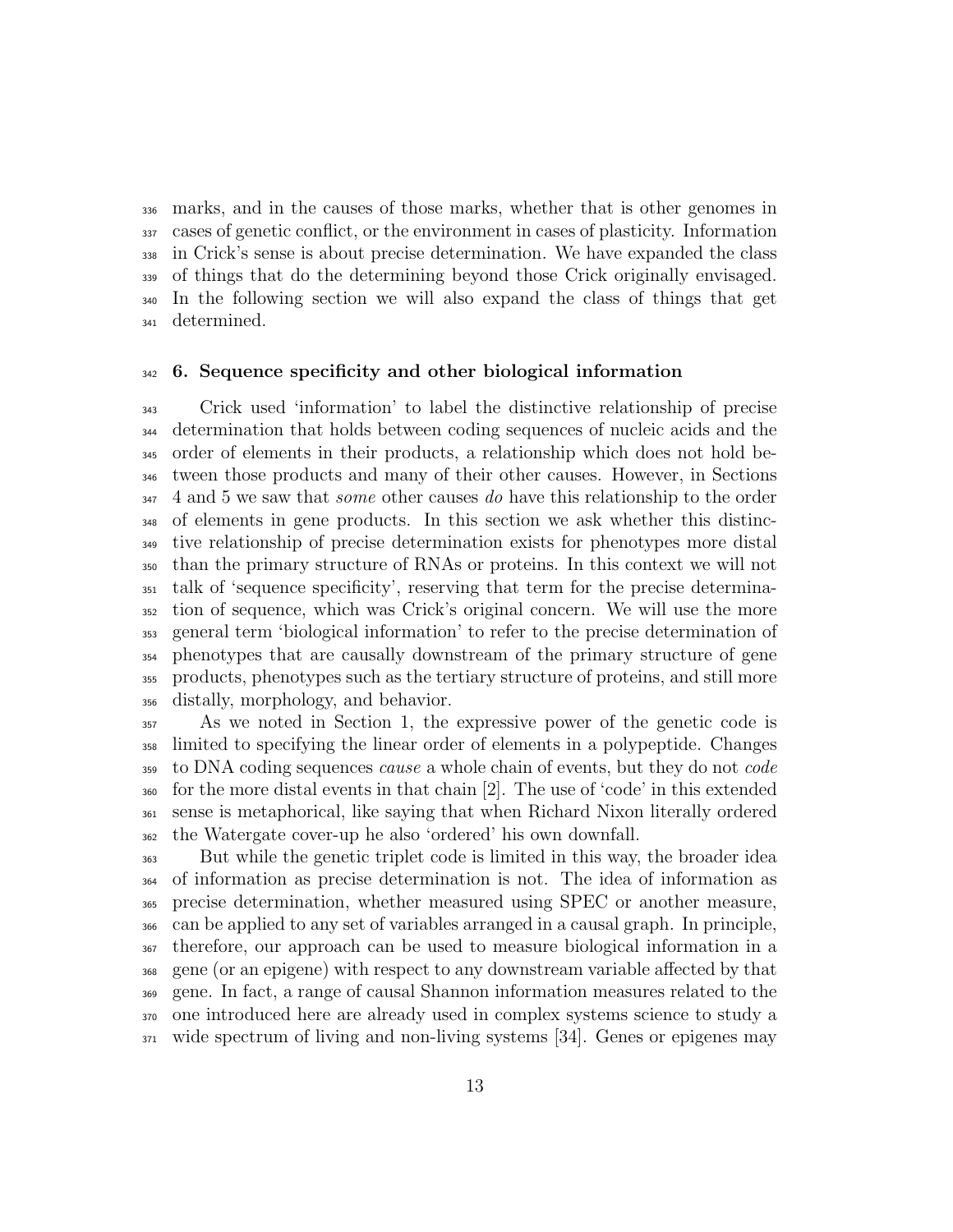not literally 'code' for morphology and behavior, but they do literally contain biological information that specifies to some measurable degree morphology and behavior.

 It is now possible to extend our approach to biological information to mechanisms of exogenetic heredity (broad-sense epigenetic inheritance, see Box 1). We have already seen that environmental factors can have sequence specificity, since they can be specific causes of epigenetic modifications of chromatin and thus contribute to the precise determination of the structure of biomolecules. But there are broader mechanisms of environmental hered- ity, such as habitat or host imprinting, in which the phenotype of offspring is influenced by parental phenotype but where no epigenetic mark is trans- mitted through meiosis, so there is no epigenetic inheritance in the standard, narrow sense. These broader mechanisms are still usually referred to as 'epi- genetic inheritance' but we will refer to them as exogenetic inheritance to avoid confusion. The question of whether such environmental variables con- tribute information to development becomes the considerably more precise question of how specific is the causal relationship between those variables and variables representing morphology and behavior.

 At this point we have something like a general theory of biological infor- mation. Information refers to a distinctive relationship of precise determi- nation, which we can identify with the older concept of biological specificity. The phenomenon of biological specificity is explained by the existence of causes through which organisms exercise precise determination of outcomes, and the functional expression of this specificity is explained by natural se- lection acting on those causes. Central to organisms' ability to exercise this highly specific control is the relationship of precise determination originally identified by Crick between the sequence of DNA and the sequences of RNA and protein. Heredity is the transfer of biological specificity from one gener- ation to the next. Central to organisms' ability to transfer specificity in this way is the existence of coding sequences of DNA which contain the information to determine the specificity of their products.<sup>9</sup> 

Comparison of causal roles need not be reduced to a simple 'more or less specific'. For example, elucidating the distinction between permissive and instructive induction events in development requires a more complex application of the tools used here [35]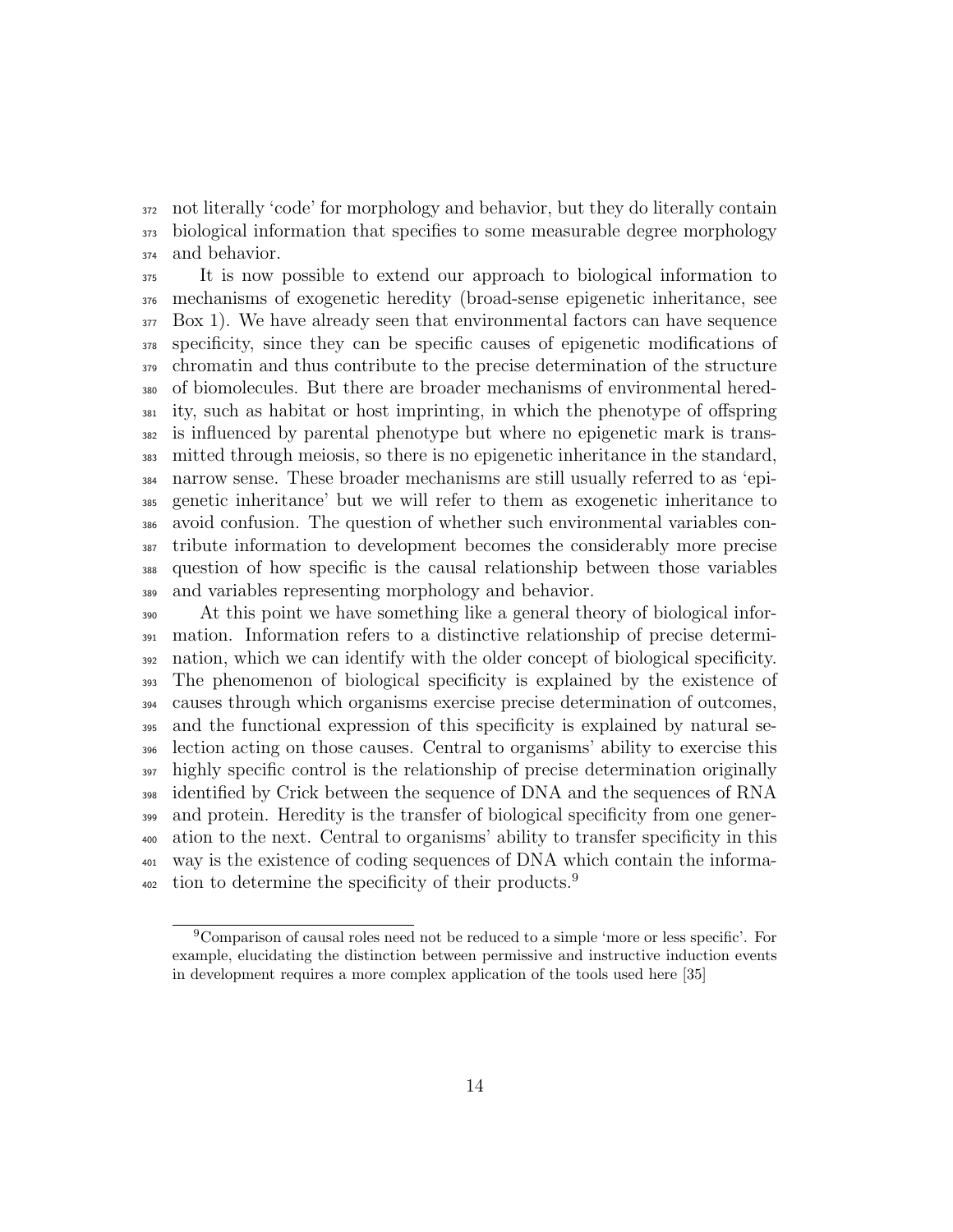#### 7. Development and evolution

 We have seen that there can be genetic, epigenetic and exogenetic sources of biological information in development. How significant the later two sources are in development is an empirical question. But even biologists who find it plausible that epigenetic and exogenetic factors are significant in development are often sceptical about whether they are significant in evolu- tion. The most common reason for this scepticism is that epigenetic marks are relatively unstable when compared to genetic mutations.

 The key point is that if epigenetic states are important to evolu- tion, they are important through stable changes in these states, namely transmissible epimutations. And if epimutations are not transmitted with reasonable stability over generations, they can- not have any long-term evolutionary potential (Slatkin 2009). If an epimutation is to have evolutionary importance, it must per-sist. [36] [p. 391]

 The stability of epigenetic marks is certainly an important question. But whether their evolutionary significance turns on their stability depends on what is meant by 'evolutionary significance'. In at least one important sense of that phrase, epigenetic marks do not need to be stable to be significant. It is surely reasonable to regard a biological phenomenon as having evolutionary significance if it has widespread and substantial impact on the dynamics of evolution, or, to put it another way, if models that do not include this phenomena are unlikely to correctly predict the course of evolution. But we already know that this is the case from work on the evolutionary genetics of maternal effects [37]. Maternal effects can be defined as the causal influence of maternal genotype or phenotype on offspring phenotype independent of offspring genotype [38], which is in line with the approach taken here to defining epigenetic and exogenetic information. Maternal effects may be either epigenetic or exogenetic, depending on the specific causal pathway by which maternal influence is exerted.

 Maternal effects, and parental effects generally, are recognised as a sig- nificant factor in evolution [39]. But any form of epigenetic or exogenetic heredity that is a significant source of biological information in the sense defined above will be significant in the same way because it substantially alters the mapping from parent phenotype to offspring phenotype. In this sense, epigenetic and exogenetic heredity is significant for evolution for the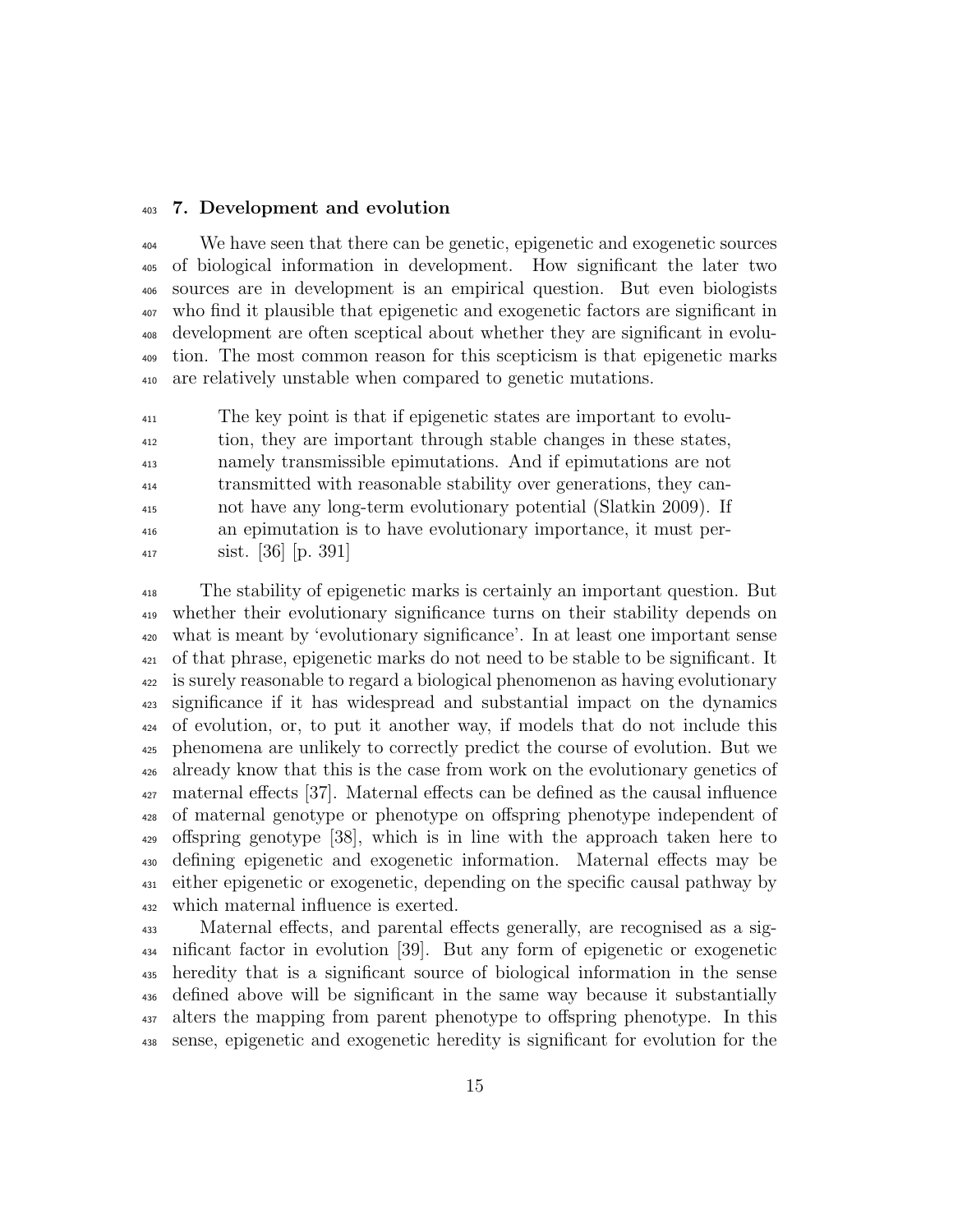same reason that Mendelian models of heredity were significant. The pri- mary significance of Mendelism for the theory of natural selection was that it specified the form of the transmission phase. Epigenetic and exogenetic heredity change this form, and even in the most conventional cases, where maternal effects are simply a one-generation time-lag in the expression of an allele, this has substantial impact on the dynamics of natural selection.

<sup>445</sup> Since Wilkins is well aware of all these points we can infer that this is not the sense in which he is asking 'if epigenetic states are important to evolu- tion.' Another valid sense of that question is whether epigenetic or exogenetic mutations can be the basis of cumulative adaptation. It is plausible that an unstable inheritance system cannot play this role, but that does not mean that it cannot play an important role in a process of cumulative adaptation that also involves the genetic heredity system [40]. Finally, an important per- spective on the relative evolutionary significance of genetic, epigenetic and exogenetic heredity is that they may play complementary roles. For example, it is plausible that genetic and epigenetic heredity allows organisms to adapt themselves to changing environments on different timescales [41].

 Other authors have argued that to suppose epigenetic inheritance implies anything for evolutionary theory is to conflate 'proximate' or mechanistic with 'ultimate' or evolutionary biology. Scott-Phillips et al [42] draw a useful comparison between the discovery of epigenetic inheritance and the discovery of Mendelian genetics. In the first years of the 20th century some Mendelians saw Mendelian inheritance as a theory of evolutionary change and presented it as a challenge to the Darwinian theory of natural selection. They suggest that authors who present epigenetic inheritance as a challenge to conventional neo-Darwinism are like those early Mendelians: they are confusing a proxi- mate, mechanistic theory of heredity with an ultimate theory of the causes of evolutionary change. Scott-Phillips et al are engaged in a wider dispute with authors who question the value of the proximate/ultimate distinction [43] and I will not address that wider dispute here. However, with respect to the specific issue of whether epigenetic inheritance has implications for evolutionary theory, their analogy seems to establish exactly the opposite of their intended conclusion. The founders of modern neo-Darwinism did not dismiss Mendelism as a merely proximal mechanism, they used it to derive the form of the transmission phase in the process of natural selection. As I pointed out above, epigenetic and exogenetic heredity shows up in quantita- tive genetics as parental effects, and the incorporation of parental effects into evolutionary models has a significant effect on evolutionary dynamics. In this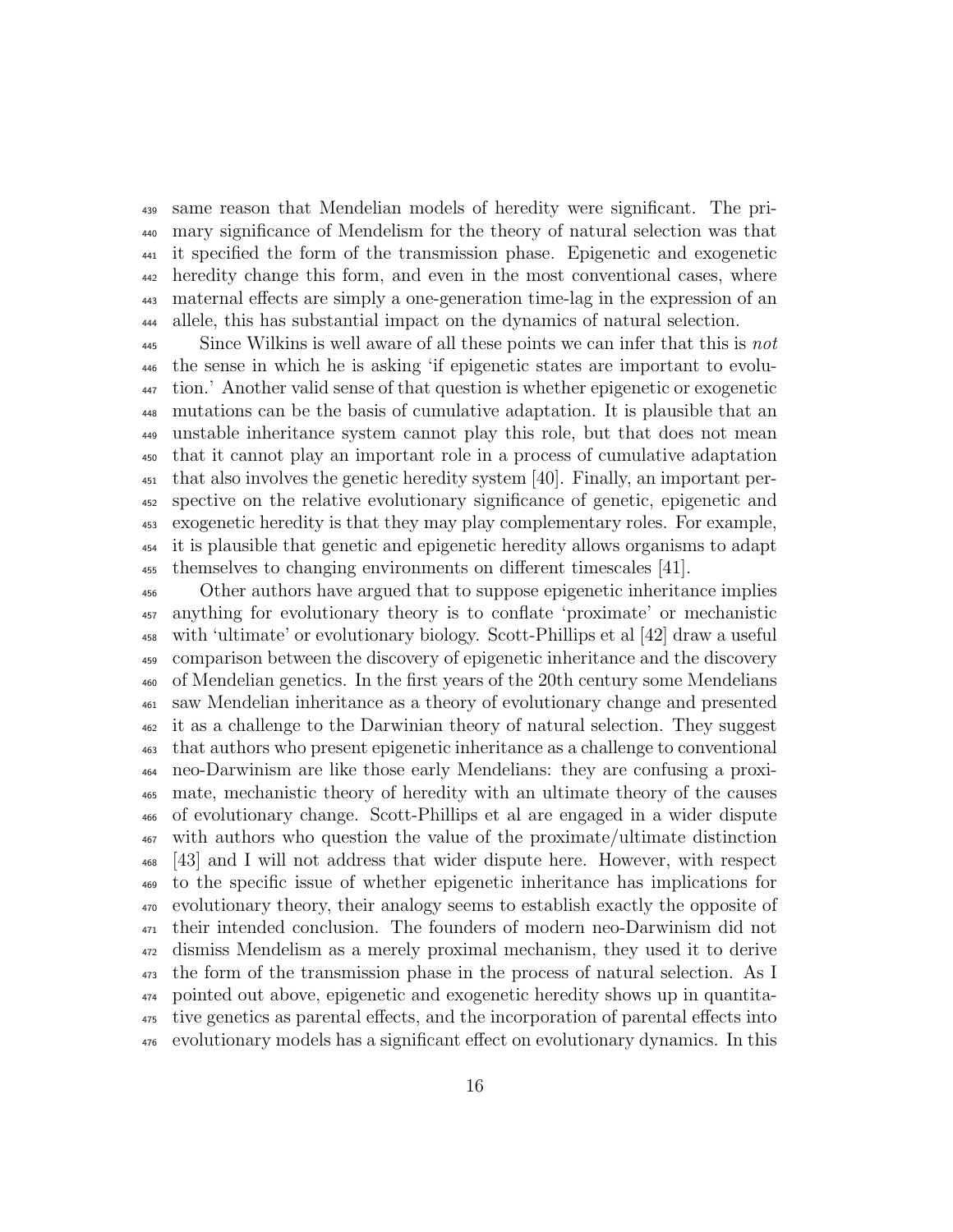way both Mendelian heredity and epigenetic heredity are part of ultimate, not merely proximate biology.

 An interesting aspect of Scott-Phillips et al's argument is their insistence that, "Put simply, if we wish to offer an ultimate explanation for the exis- tence of some trait, we must make reference to how that trait contributes  $\frac{482}{482}$  to inclusive fitness." [42] [p 40]. They base this conclusion on the results of Grafen's 'formal Darwinism' project [44] which seeks to show that evolution- ary dynamics are in important respects equivalent to the maximisation of inclusive fitness. But what is done in this very impressive program of work is to rigorously compare optimisation models to population genetic models, where the latter models simply assume that there is no epigenetic hered-<sup>488</sup> ity. This is not a problem for the formal Darwinism program.<sup>10</sup> But it is a problem for Scott-Phillips et al, who are effectively arguing that epigenetic inheritance cannot contribute to ultimate explanation because maximising (genetic) inclusive fitness fully represents evolutionary dynamics in models which assume there is no epigenetic inheritance.

 Dickins and Rahman [46] suggest that, while epigenetic inheritance may play a role in evolution, those who present it as a challenge to conventional neo-Darwinism have only presented evidence that it is a significant proxi- mate mechanism. They have failed to present evidence that it is significant in ultimate biology. Once again, this seems to overlook the way that epige- netic and exogenetic heredity show up in conventional, quantitative genetic models, namely as parental effects, and the known impact of such effects on evolutionary dynamics.

# 8. Conclusion

 We set out to define a sense of 'information' that can make sense of the idea that development is the expression of information that accumulated during evolution and that heredity is the transmission of this information. Whilst compelling at a metaphorical level, this is surprisingly hard to cash out in serious, scientific terms. We began with a simple conception of infor- mation that plays a straightforward role at the heart of molecular biology and explored how many other aspects of biology can be clarified using this sense

Lu and Bourrat [45] have recently discussed how this program can be extended to include epigenetic inheritance and suggest that because of this epigenetic inheritance does not require any radical revision of conventional neo-Darwinism.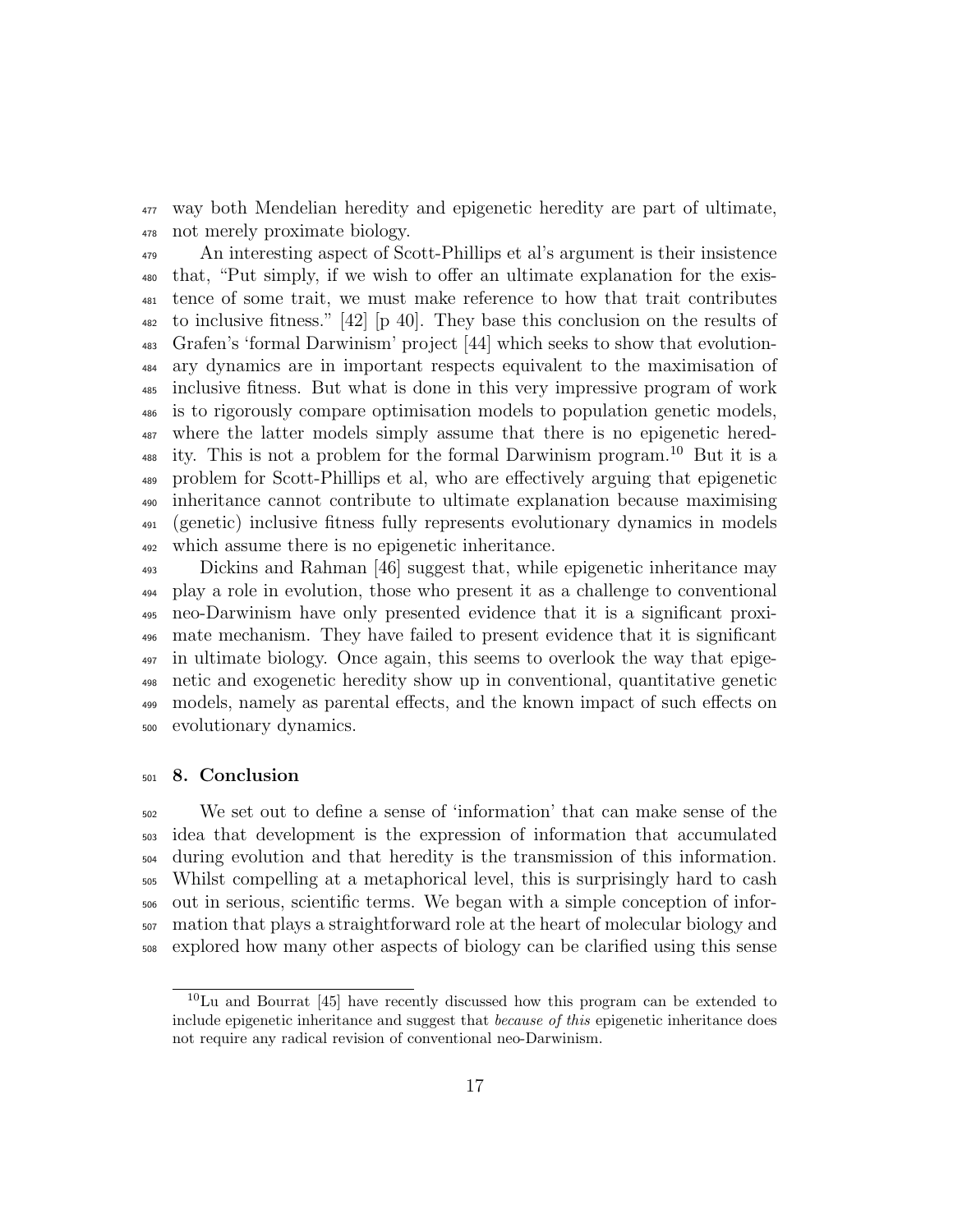of information. Our starting point was the sense of information introduced by Francis Crick in 1958. We identified two aspects of Crick's conception of information (1) precise determination and (2) the transfer of biological specificity from one molecule to another. This paper concentrated on the first aspect. We analysed the idea of precise determination using an informa- tion theoretic measure of causal specificity. Using this measure we showed that coding sequences of DNA have a distinctive relationship of precise de- termination to RNAs and polypeptides. This distinguishes coding sequences from many other causes of the same outcomes, such as the presence of an RNA polymerase. This is what Crick meant when he identified coding se- quences as containing information and the other causes as not doing so. His distinction is closely related to the distinction between the specificity and efficiency of a biochemical process.

 Since 1958, however, a great deal has been learnt about the production of biomolecules. We saw that Crick's approach to information has natural extensions to non-coding regions of DNA, to epigenetic marks, and to the genetic or environmental upstream causes of those epigenetic marks. Any of these variables may have sequence specificity, that is, they may con- tribute substantially to the precise determination of the linear structure of biomolecules. Moreover, we saw that it is a mistake to suppose that the sequence specificity of epigenetic marks must always derive from se- quence specificity elsewhere in the genome, or in other genomes. Finally, we generalised to a broader concept of 'biological information' that is ap- plicable to more distal phenotypes, and not merely to the linear structure of biomolecules. Relationships of precise determination can exist between genetic, epigenetic and exogenetic factors in development and distal pheno- types, such as morphology and behavior. This gives us a general theory of biological information that can be used to restate more precisely the idea with which we started. Development is the expression of biological specificity, or biological information conceived as precise determination and measured using causal information theory. In heredity, factors which are able to exercise this precise determination are passed on from previous generations. These factors may be genetic, epigenetic or exogenetic. In the penultimate section of the article we argued that the existence of biological information in epigenetic and exogenetic factors is relevant to evolution as well as to development.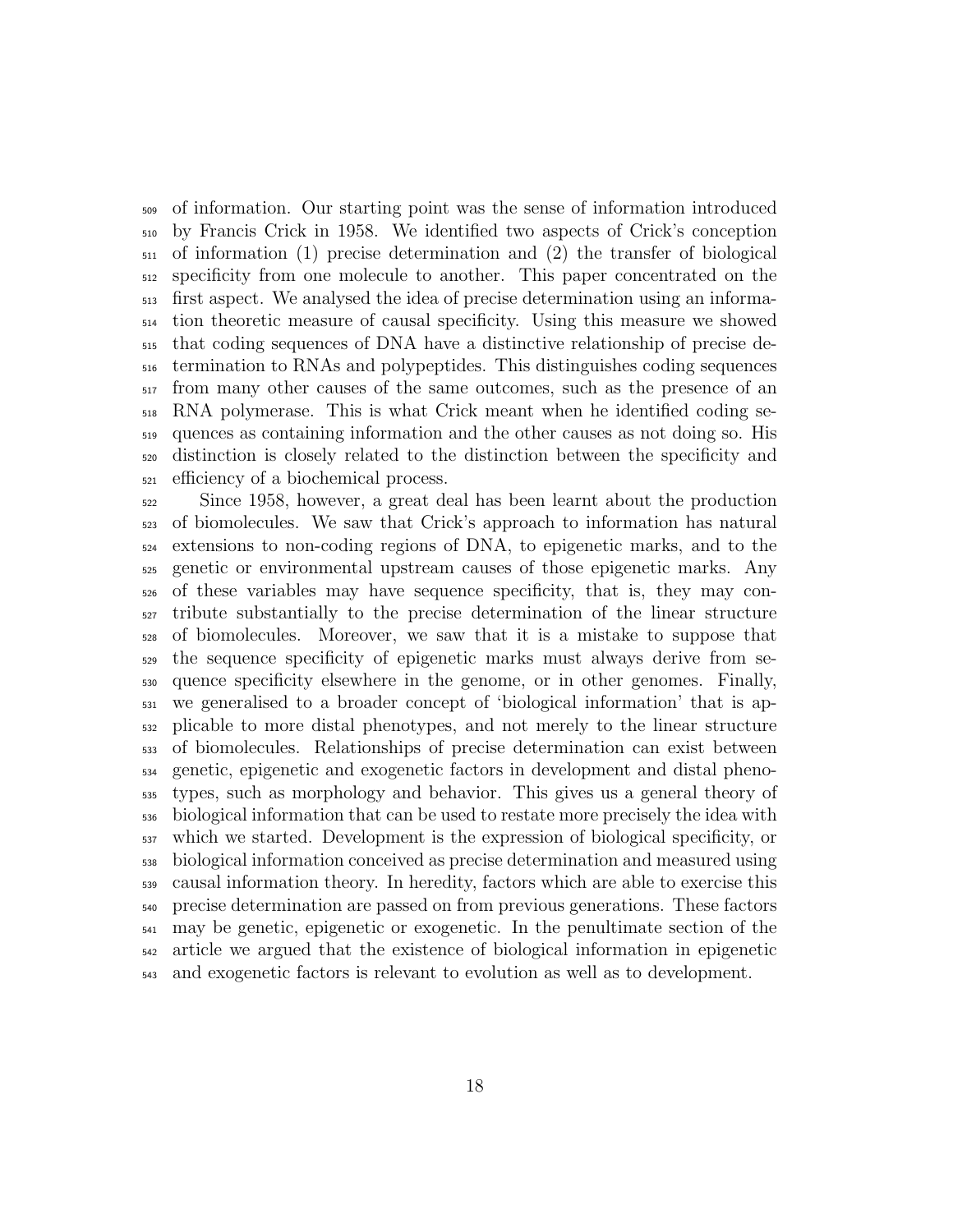# Competing Interests

# I have no competing interests.

# Funding

<sup>547</sup> This publication was made possible through the support of a grant from the Templeton World Charity Foundation. The opinions expressed in this publication are those of the author and do not necessarily reflect the views of the Templeton World Charity Foundation.

#### Acknowledgements

 I thank the members of the Theory and Method in Biosciences group at the Charles Perkins Centre for feedback on an earlier draft, Arnaud Pocheville for drawing Figure 1, and Stefan Gawronski for his assistance with the preparation of the manuscript.

#### References

- [1] Williams GC. Natural Selection: Domains, Levels and Challenges. New York: Oxford University Press; 1992.
- [2] Godfrey-Smith P. On the theoretical role of "genetic coding". Philoso-phy of Science. 2000;p. 26–44.
- [3] Jenuwein T, Allis CD. Translating the histone code. Science (New York, NY). 2001 Aug:293(5532):1074-1080.
- [4] Barash Y, Calarco JA, Gao W, Pan Q, Wang X, Shai O, et al. Deci- phering the splicing code. Nature. 2010 May;465(7294):53–59. Available from: http://www.nature.com/doifinder/10.1038/nature09000.
- [5] Sarkar S. Biological information: A sceptical look at some central dog- mas of molecular biology. In: Sarkar S, R S C, editors. The Philosophy and History of Molecular Biology: New Perspectives. vol. 183 of Boston Studies in the Philosophy of Science. Dordrecht: Kluwer Academic Pub-lishers; 1996. p. 187–232.
- [6] Levy A. Information in Biology: A Fictionalist Account. Nous.  $\frac{572}{2011;45(4):640-657.}$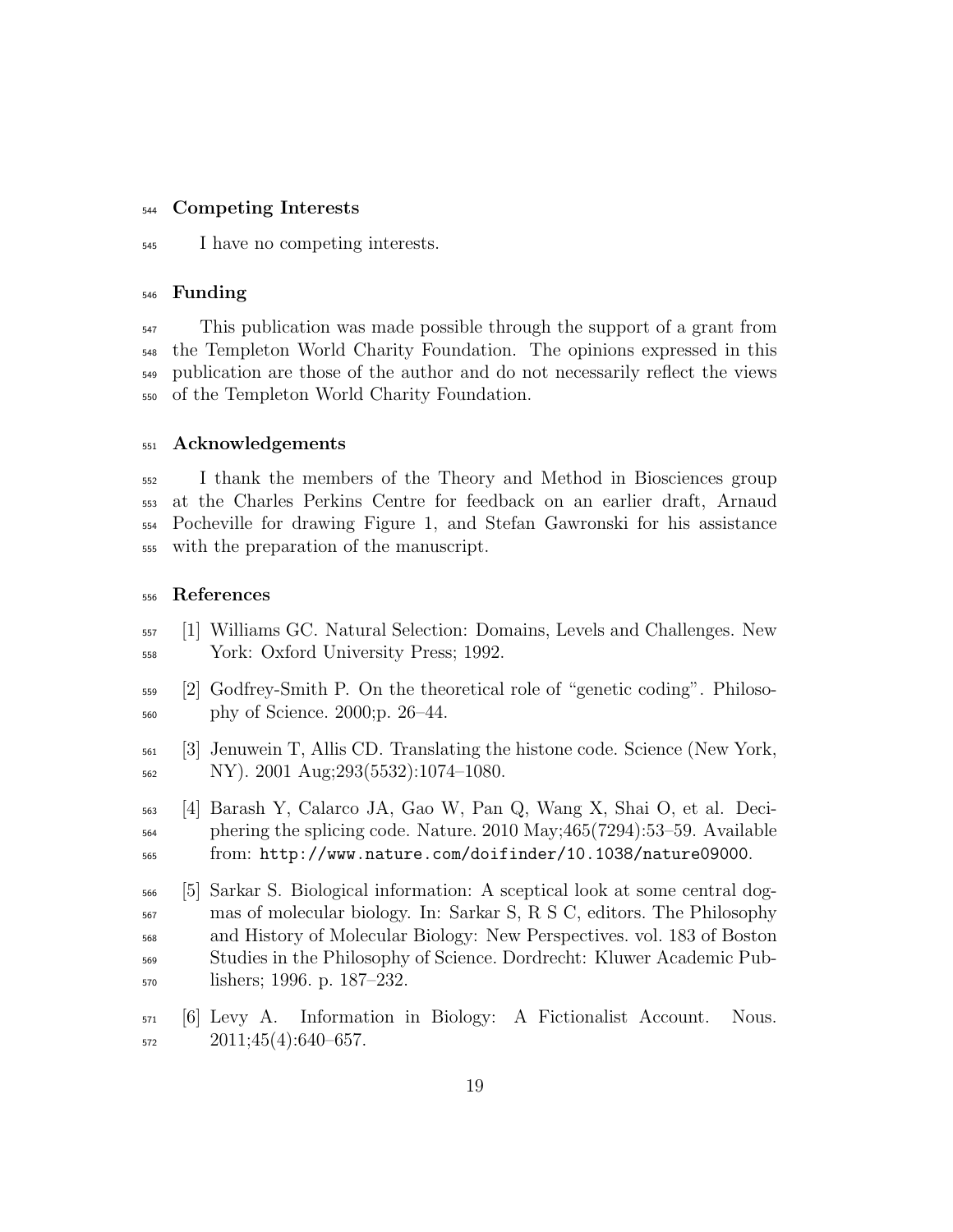- [7] Griffiths PE. Genetic Information: A Metaphor in Search of a Theory. Philosophy of Science. 2001;68(3):394–412.
- [8] Griffiths PE, Stotz K. Genetics and Philosophy: An introduction. New York: Cambridge University Press; 2013.
- [9] Stotz K, Griffiths PE. Biological Information, causality and specificity - an intimate relationship. In: From Matter to Life:Information and Causality. Cambridge and New York: Cambridge University Press; In Press. p. 000–000.
- [10] Maynard Smith J. The concept of information in biology. Philosophy of Science. 2000;67(2):177–194.
- [11] Shea N. Representation in the genome and in other inheritance systems. Biology and Philosophy. 2007;22:313–331.
- [12] Witzany G, Baluˆska F. Life's code script does not code itself. EMBO reports. 2012 Dec;13(12):1054–1056.
- [13] Rosenberg A. Is epigenetic inheritance a counterexample to the central dogma? History and philosophy of the life sciences. 2006;p. 549–565.
- [14] Morange M. A History of Molecular Biology. Cambridge, MA: Harvard University Press; 1998.
- [15] Crick FHC. On Protein Synthesis. Symposium of the Society for Ex-perimental Biology. 1958;12:138–163.
- [16] Crick FHC. Central Dogma of Molecular Biology. Nature. 1970 Aug;227:561–563.
- [17] Woodward J. Causation in biology: stability, specificity, and the choice 596 of levels of explanation. Biology & Philosophy.  $2010;25(3):287-318$ .
- [18] Waters CK. Causes that make a difference. Journal of Philosophy.  $2007;104(11):551-579$ .
- [19] Griffiths PE, Pocheville A, Calcott B, Stotz K, Kim H, Knight RD. Measuring causal specificity. Philosophy of Science. 2015;82:529–555.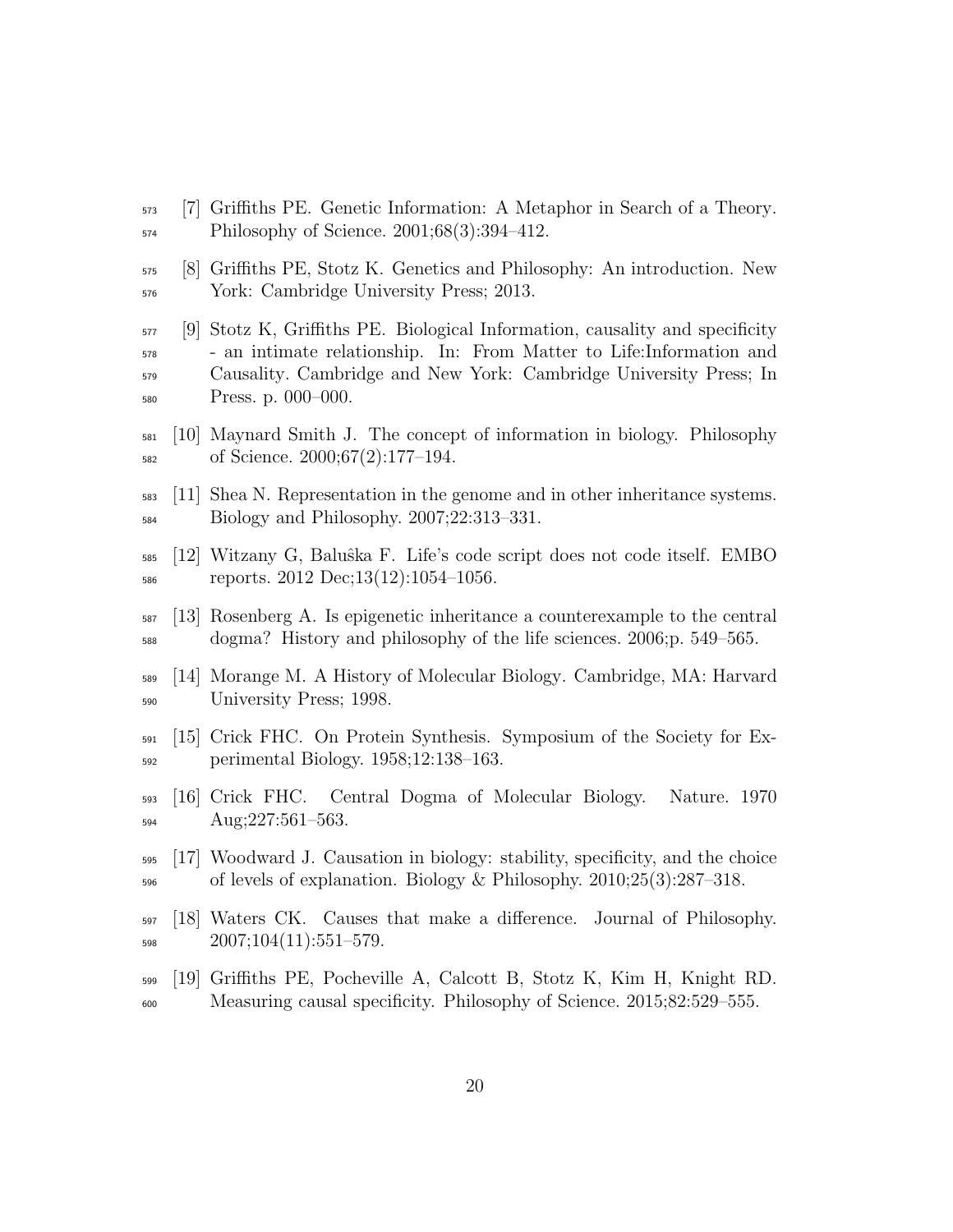- $\frac{601}{20}$  Pocheville A, Griffiths PE, Stotz K. Comparing causes an information- theoretic approach to specificity, proportionality and stability. In: Leit-<sub>603</sub> geb H, Niiniluoto I, Sober E, Seppälä, Päivi, editors. Proceedings of the 15th Congress of Logic, Methodology and Philosophy of Science. London: College Publications; In Press. p. 000–000.
- [21] Woodward J. Making Things Happen: A Theory of Causal Explanana-tion. New York & Oxford: Oxford University Press; 2003.
- [22] Pearl J. Causality: Models, Reasoning, and Inference. 2nd ed. Cam-bridge University Press; 2009.
- [23] Tononi G, Sporns O, Edelman GM. Measures of degeneracy and redun- dancy in biological networks. Proceedings of the National Academy of Sciences. 1999;96(6):3257–3262.
- [24] Korb KB, Hope LR, Nyberg EP. Information-Theoretic Causal Power. In: Emmert-Streib F, Dehmer M, editors. Information Theory and Sta-tistical Learning. Boston, MA: Springer US; 2009. p. 231–265.
- [25] Ay N, Polani D. Information flows in causal networks. Advances in  $_{617}$  complex systems.  $2008;11(01):17-41$ .
- [26] Janzing D, Balduzzi D, Grosse-Wentrup M, Schölkopf B. Quantifying causal influences. The Annals of Statistics. 2013;41(5):2324–2358.
- [27] Wang Z, Burge CB. Splicing regulation: From a parts list of regulatory  $\epsilon_{621}$  elements to an integrated splicing code. RNA. 2008 Mar; 14(5):802–813.
- [28] Luco RF, Allo M, Schor IE, Kornblihtt AR, Misteli T. Epigenetics in Alternative Pre-mRNA Splicing. Cell. 2011 Jan;144(1):16–26.
- [29] Sorenson MR, Jha DK, Ucles SA, Flood DM, Strahl BD, Stevens SW,  $\epsilon_{625}$  et al. Histone H3K36 methylation regulates pre-mRNA splicing in *Sac*- $\epsilon_{626}$  charomyces cerevisiae. RNA Biology. 2016 Apr; 13(4): 412–426.
- [30] de Almeida SF, Carmo-Fonseca M. Design principles of interconnections between chromatin and pre-mRNA splicing. Trends in Biochemical Sci-ences. 2012 Jun;37(6):248–253.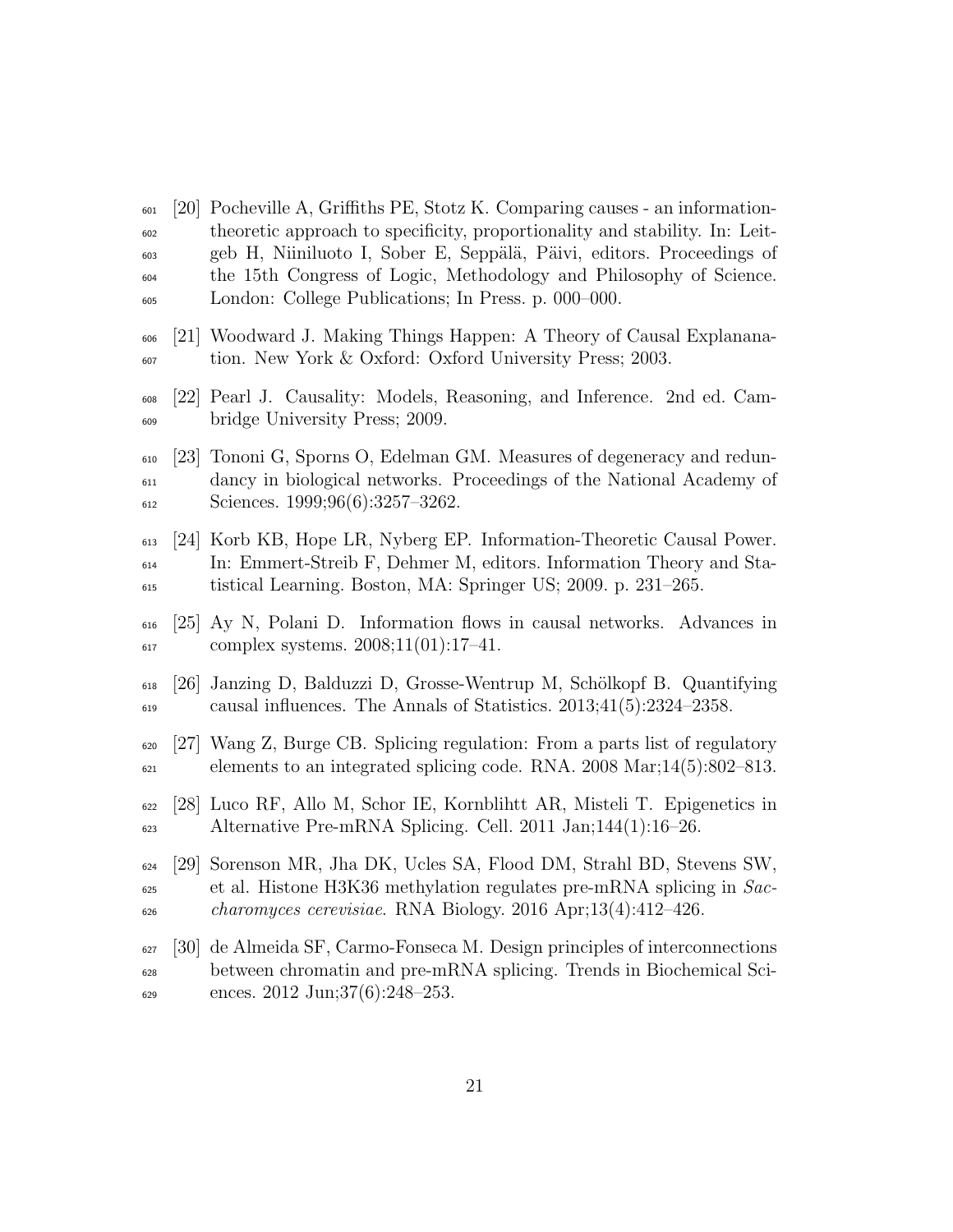- [31] Cowley M, Wood AJ, Bohm S, Schulz R, Oakey RJ. Epigenetic control of alternative mRNA processing at the imprinted Herc3/Nap1l5 locus. Nucleic Acids Research. 2012 Oct;40(18):8917–8926.
- [32] Sanchez SE, Petrillo E, Beckwith EJ, Zhang X, Rugnone ML, Hernando CE, et al. A methyl transferase links the circadian clock to the regulation  $\epsilon_{35}$  of alternative splicing. Nature. 2010 Nov; 468(7320): 112–116.
- [33] Syed NH, Kalyna M, Marquez Y, Barta A, Brown JWS. Alterna- tive splicing in plants - coming of age. Trends in Plant Science. 2012 638  $Oct;17(10):616-623.$
- [34] Bossomaier T, Barnett L, Harré M, Lizier JT. An Introduction to Trans-fer Entropy. Cham: Springer International Publishing; 2016.
- [35] Calcott B. Causal Specificity and the Instructive-Permissive Distinction. Biology & Philosophy. In Press;p. 000–000.
- [36] Wilkins A. Epigenetic inheritance: Where does the field stand today? What do we still need to know? In: Gissis SB, Jablonka E, editors. Transformations of Lamarckism: From Subtle Fluids to Molecular Biol-ogy. Cambridge, MA: The MIT Press; 2011. p. 389–393.
- [37] Wolf JB, Wade MJ. Evolutionary genetics of maternal effects. Evolution.  $_{648}$  2016 Apr; 70(4): 827–839.
- [38] Wolf JB, Wade MJ. What are maternal effects (and what are they not)? Philosophical Transactions of the Royal Society B: Biological Sciences.  $_{651}$  2009 Apr;364(1520):1107–1115.
- [39] Badyaev AV, Uller T. Parental effects in ecology and evolution: Mech- anisms, processes, and implications. Philosophical Transactions of the Royal Society, Biological Sciences. 2009;364:1169–1177.
- [40] Badyaev AV, Hill GE, Beck ML, Dervan AA, Duckworth RA, McGraw KJ, et al. Sex-Biased Hatching Order and Adaptive Population Diver-gence in a Passerine Bird. Science. 2002;295(5553):316–318.
- [41] Danchin E, Pocheville A. Inheritance Is Where Physiology Meets Evo-lution. Journal of Physiology. 2014;592:2307–2317.